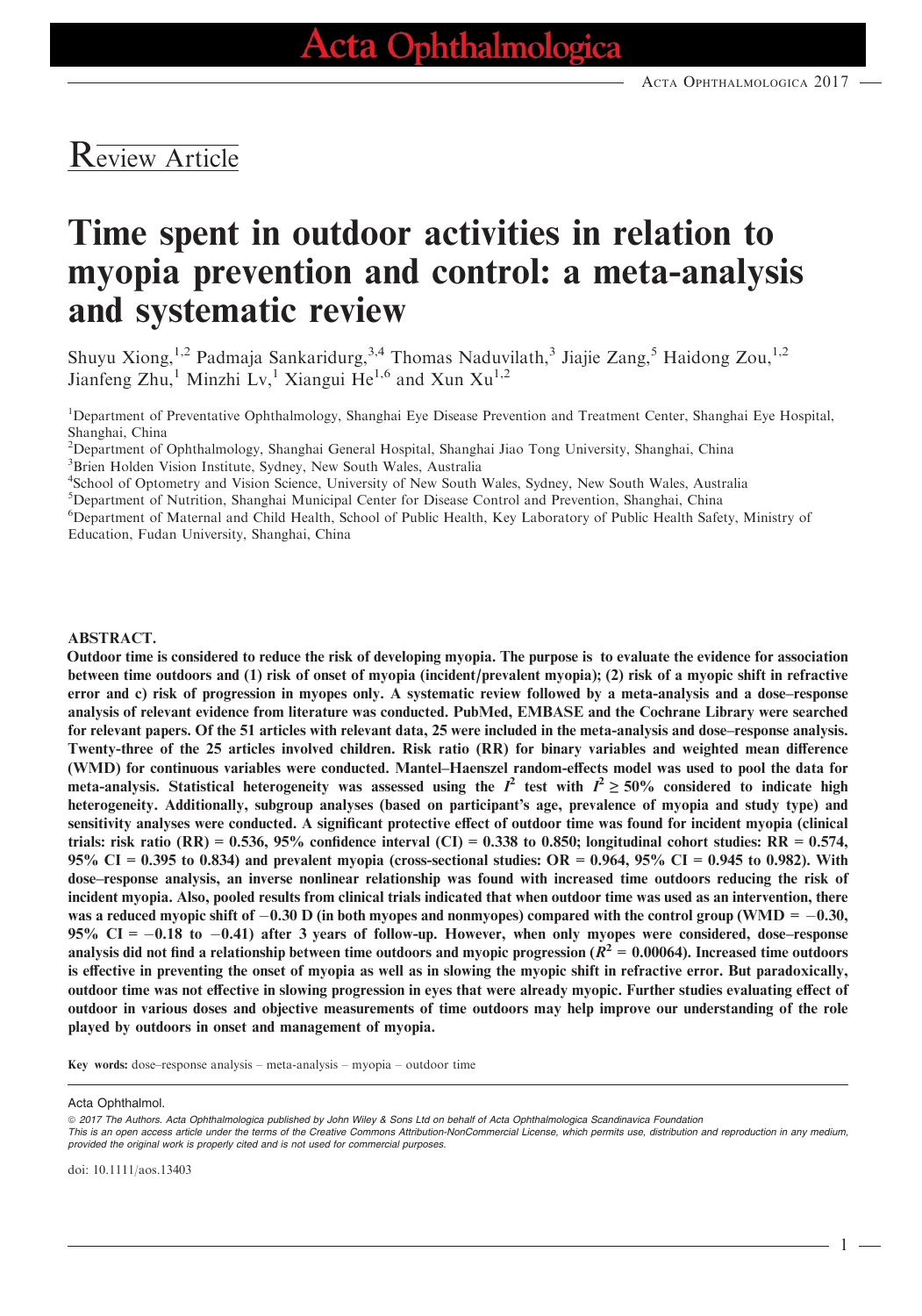# Introduction

It was said that by the year 2050, nearly half of the world's population will have myopia (short-sightedness) and nearly one-tenth of the world's population will have high myopia (myopia worse than  $-5.00D$ ; Holden et al. 2016). Myopia is already a major public health concern in many countries in East and South-East Asia (Morgan et al. 2012), where the prevalence of myopia has rapidly increased over the past few decades (Morgan & Rose 2005) with nearly 80–90% of high school graduates having myopia and 10–20% having sight-threatening high myopia (Lin et al. 2004). Elsewhere in the world, as in North America, Europe and the Middle East, myopia is also on the rise, albeit slower compared with the prevalence in Asia (Bar Dayan et al. 2005; Vitale et al. 2009). Although easily correctable with spectacles, contact lenses or refractive surgery, uncorrected refractive errors of which myopia is the most common still remain a major cause of visual impairment due to the lack of screening and availability and affordability of refractive correction (Resnikoff et al. 2008; Pascolini & Mariotti 2011). In addition, progressive myopia is associated with increased risks of retinal detachment, cataracts, glaucoma and even blindness (Marcus et al. 2011; Flitcroft 2012).

A number of interventions including special multifocal-like soft contact lenses, progressive addition or executive bifocal spectacle lenses, overnight orthokeratology and atropine have been shown to slow progression of myopia (Hasebe et al. 2008; Sankaridurg et al. 2011; Berntsen et al. 2012; Chia et al. 2012, 2016; Cho & Cheung 2012; Chen et al. 2013; Walline et al. 2013; Huang et al. 2016) and are increasingly considered as part of the tool kit that the practitioner has to manage myopia. In contrast, with respect to preventing the onset of myopia, to date, outdoor time has been the only factor that was found to be protective. However, its role in controlling progression in already myopic eyes is not conclusive. Also, while various theories such as increased light exposure, release of dopamine from retina, increased depth of field have been suggested to explain the protective effect of outdoor time, the

mechanism remains to be elucidated (French et al. 2013a). It remains that if indeed the protective effect of outdoor time is validated in independent studies, it paves the way for tackling the rising burden of myopia in an economical and effective manner. In this respect, a comprehensive analysis of the existing literature on outdoor time and myopia onset provides an avenue to determine the efficacy of outdoor time against onset and progression of myopia. Indeed, Sherwin et al. (2012c) performed and published a meta-analysis of seven cross-sectional studies (published up until September 2011) on the association between time outdoors and myopia and reported that a onehour increase in the time spent outdoors each day would reduce the risk of prevalent myopia by 13.3%. However, using cross-sectional data, an association between outdoor time and myopia can be determined and it does not establish if such an association led to or was a result of myopia. In addition, there have been a number of longitudinal cohort studies and clinical trials that were conducted recently to determine whether outdoor time is protective for myopia (Guggenheim et al. 2012; French et al. 2013; Wu et al. 2013; He et al. 2015; Jin et al. 2015).

We therefore performed a systematic review followed by a meta-analysis and a dose–response analysis that considers and includes data from more recently published clinical trials since the review of Sherwin et al. (2012) to evaluate the effect of outdoor time on the risk of incident/prevalent myopia, the risk of a myopic shift in refractive error and the risk of progression in myopic eyes.

# Methods

# Search strategy

A search of PubMed, EMBASE and the Cochrane Library was undertaken for articles published up to 30 December 2015 including the search terms: 'outdoor\*', 'outside' in combination with 'myopia', 'nearsightedness', 'shortsightedness', 'near-sight', 'near-sighted', 'near-sightedness', 'short-sight', 'shortsighted', 'short-sightedness' and 'refractive error'. Each primary article obtained from the search was studied to determine its potential inclusion in the

review with no restriction placed on the language of the article.

## Study selection

Two reviewers (S.Y.X. and X.G.H.) independently assessed the studies for possible eligibility, and studies were included if they (1) were human studies that investigated the relationship between outdoor time and myopia; (2) investigated effect of outdoor time in relation to the prevalence and incidence of myopia and/or myopic shift or progression; (3) reported an effect estimate with a 95% CI or standard error (SE) or provision of sufficient data to calculate these values; and (4) reported specific increased amounts of time spent on outdoor activities (or the ability to calculate this parameter from the data provided) and the incidence of myopia and/or myopia progression; these studies were included in dose– response analysis. The exclusion criteria were as follows: (1) duplicates; (2) nonhuman studies/experiments; (3) topics investigating other aspects of outdoor exposure (e.g. light exposure); (4) articles reporting study design; and (5) review, comments, letter or conference abstract. For studies that assessed a single population, the most relevant study was included.

# Data extraction

Data were extracted by two reviewers (S.Y.X. and J.J.Z.) independently for authors, year of publication, location, sample size, subject age, follow-up duration, method of assessment of outdoor activities, adjusted covariates in multivariable analysis, outcomes and their 95% CIs or standard deviations, and information needed to evaluate study quality. The studies considered fell into three categories: clinical trials, cohort studies and crosssectional studies.

### Quality assessment

The methodological qualities of the included studies were assessed independently by both reviewers using an adapted Downs and Black checklist (Downs & Black 1998). The original tool consists of 27 items rated as no/ unable to determine = 0 and yes = 1, of which 25 items were applicable for clinical trials evaluating healthcare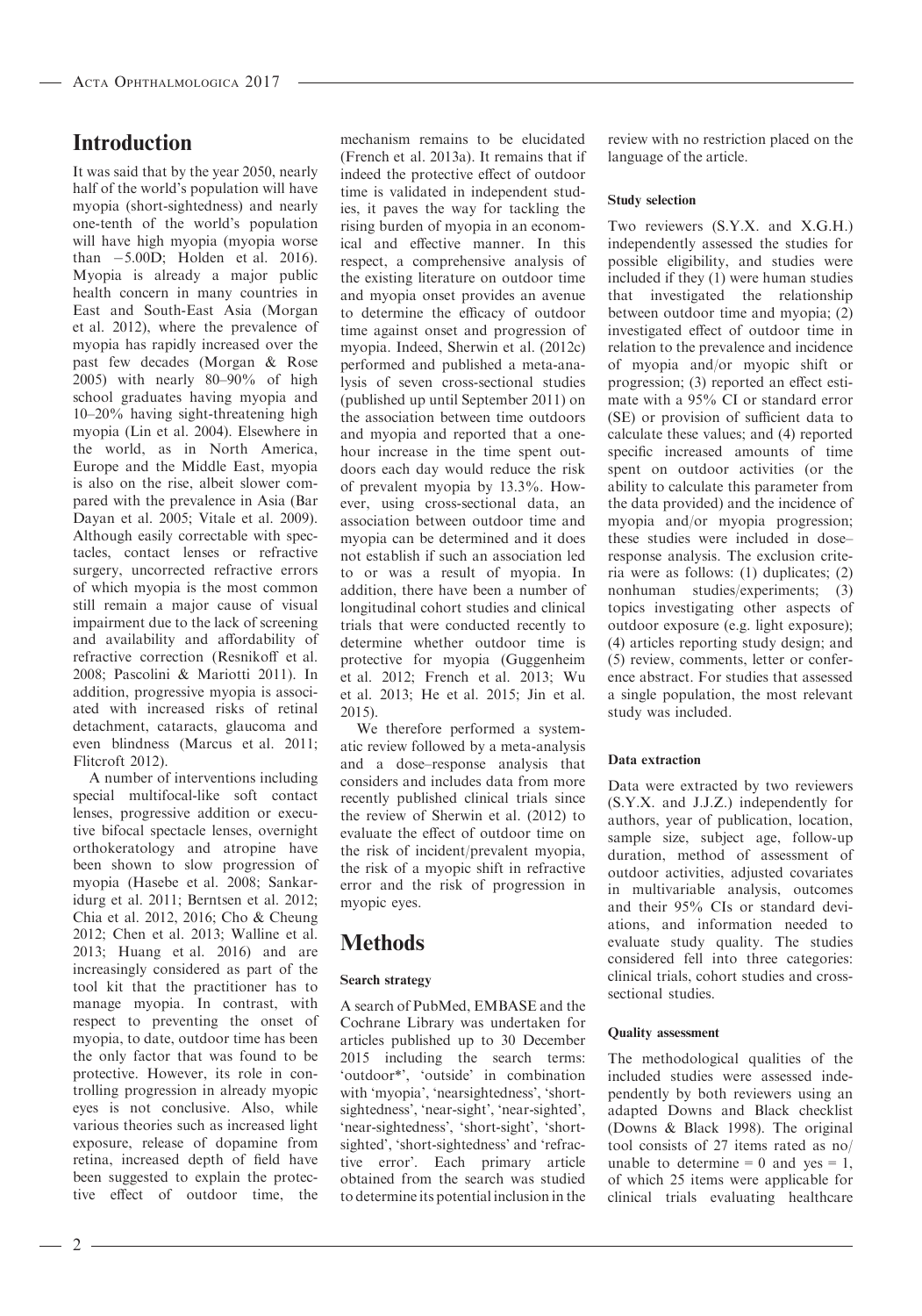interventions, 15 for longitudinal cohort studies, and 12 for crosssectional studies. Item 14 of the checklist pertains to participant blinding that is not suitable for an intervention such as increased time outdoors and was excluded. Because few studies calculated the sample size or reported post hoc statistical power, question 27 was also excluded. For longitudinal cohort studies, items related to the intervention and control groups (4, 5, 8, 13–15, 19, 21–24) were further omitted, and an additional three items (9, 17, 26) regarding follow-up were not applied for assessment of the cross-sectional studies. As varying number of items were used to assess each study, a percentage value (Items determined/Total items  $\times$  100) was assigned for each study. A study score of ≥66.8% was deemed high quality, 33.4–66.7% deemed to be medium and ≤33.3% considered to be poor. Any discrepancies in data extraction and scoring between the two reviewers were resolved by discussion, using the original article as the reference.

### Statistical analysis

Analyses were performed to determine the association between outdoor time and (1) risk of incident/ prevalent myopia from pooled estimates and dose–response analysis; (2) risk of a myopic shift in refractive error (both myopes and nonmyopes) from pooled estimates; and (3) risk of progression of myopia (in myopic eyes) from dose– response analysis.

Statistical analyses were performed with STATA version 12.0 software (STATA Corporation, College Station, TX, USA). Dichotomous outcome data were analysed using the pooled RR/odds ratio (OR) with 95% CI and continuous outcomes analysed using the WMD and 95% CI. The Mantel–Haenszel randomeffects model was used to pool the data for meta-analysis and estimate the overall effect with its 95% CI. Due to the varying length of follow-up across the clinical trials, the incidence of myopia and myopic shift in refractive error were estimated at 3 years. Data of studies with one-year follow-up were multiplied by a factor of 2.3, assuming that the progression reduces with age (Donovan et al. 2012; Wu et al. 2013; Jin et al. 2015). For the cross-sectional studies, if the exposure variable was defined as hours per day, results were standardized to hours per week by dividing the log(OR) and SE by 7 (Sherwin et al. 2012). Standard error (SE) was estimated by dividing the width of the CI by  $2 \times 1.96$  (Chinn 2000).

A dose–response analysis based on method proposed by Greenland & Longnecker (1992) and Orsini et al. (2006) was performed. Firstly, the amount of increase in the time outdoors was calculated. For clinical trials conducted by He et al. (2015) and Jin et al. (2015), the additional time outdoors in the intervention group was considered the increase in time between the intervention and control groups, whereas in that by Wu et al. (2013) the exposure was assumed from the time children were not allowed to stay in their classrooms. For those cohort studies where outdoor time was measured as a categorical variable, the increase in time outdoors between groups was estimated by subtracting the dose of high category with the low. Specifically, the mid-point of the upper and lower boundaries was considered the dose for each category; if the highest category was open-ended, the mid-point of the category was set at 1.5 times the lower boundary, whereas if the lower boundary for the lowest category was not provided, the assigned median value was half of that of the upper boundary. In longitudinal cohort studies, the RR was calculated from the OR with correction for the incidence of myopia in the sample studied, as previously described (Zhang & Yu 1998). A scatter diagram was generated using Microsoft Excel, and trends if any between increased time outdoors and the corresponding effect size was studied.

Statistical heterogeneity was assessed using the  $I^2$  test, with  $I^2 \ge 50\%$  considered to indicate high heterogeneity. For estimates with high heterogeneity,  $\pm 2x$ Tau, which is the standard deviation across studies, is reported to present the approximate 95% range of the underlying effects. Sensitivity analysis was also performed by sequentially removing individual studies to determine whether it resulted in a substantial change in the magnitude or direction of the pooled estimates and heterogeneity.

Subgroup analyses were performed to assess reliability and were based on participant's age groups, prevalence of myopia (<20%, 20–80% and >80%) and study type. Statistical significance was maintained at  $p < 0.05$ .

# Results

### Search results

A total of 604 articles were identified from searching the databases. After removing duplicates, the title and abstracts of 330 records were screened and a further 252 articles excluded at this stage. The full text of the remaining 78 articles was reviewed, articles that did not meet the study criteria were excluded, and a total of 51 articles published between 2002 and 2015 were included. (Peckham et al. 1977; Parssinen & Lyyra 1993; Saw et al. 2000; Tan et al. 2000; Saw et al. 2001; Mutti et al. 2002; Saw et al. 2002, 2006; Jones et al. 2007; Onal et al. 2007; Ip et al. 2008; Rose et al. 2008a,b; Dirani et al. 2009; Lu et al. 2009; Deng et al. 2010; Low et al. 2010; Ming-Ming et al. 2010; Wu et al. 2010; Zhang et al. 2010; Jones-Jordan et al. 2011; Yi & Li 2011; Guggenheim et al. 2012; Jones-Jordan et al. 2012; Sherwin et al. 2012; Cheng et al. 2013; French et al. 2013; Guo et al. 2013a,b; Wu et al. 2013; Xie et al. 2013; Han et al. 2014; Lin et al. 2014; Parssinen et al. 2014; Read et al. 2014; Scheiman et al. 2014; Zhou et al. 2014; Chua et al. 2015; Guo et al. 2015; He et al. 2015; Jin et al. 2015; Lee et al. 2015; Li et al. 2015; Oner et al. 2015; Pan et al. 2015; Ramessur et al. 2015; Saxena et al. 2015; Wen et al. 2015;Wu et al. 2015; Zadnik et al. 2015; Zhou et al. 2015) Of these, 25 studies were finally considered for the analysis. Figure 1 presents a flow diagram of the procedure that resulted in the final list of articles considered for the analyses.

### Characteristics and quality of the articles included

Table 1 details the relevant features of the 25 articles. Briefly, the articles included four clinical trials (2945 participants), eight cohort studies (8363 participants) and 13 cross-sectional studies (23 112 participants).

With respect to geographical location of the studies considered in the articles, 17 studies were conducted in East Asia (China, Taiwan and Singapore) with the remainder of the studies from Australia (one cohort study and one cross-sectional; Ip et al. 2008; French et al. 2013), UK (one cohort; Guggenheim et al. 2012), USA (two cohort and two cross-sectional studies;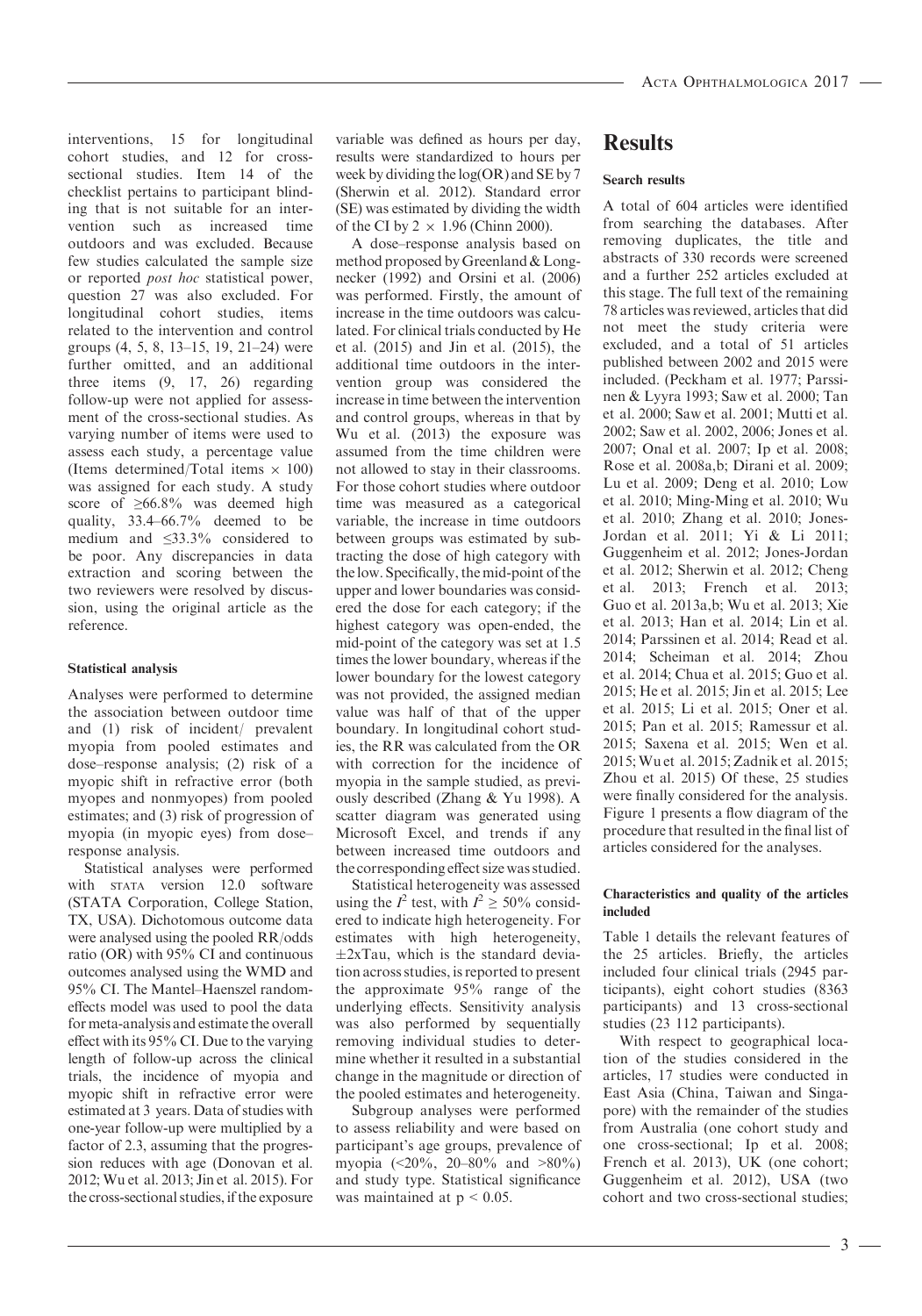Mutti et al. 2002; Jones et al. 2007; Deng et al. 2010; Jones-Jordan et al. 2012) and Turkey (one cohort; Oner et al. 2015). Participants in these studies were mostly schoolchildren aged 6–18 years with a small number of studies considering other ages (children aged 6–72 months (Low et al. 2010), children aged 3 years (Chua et al. 2015), adults aged 18–24 years (Lee et al. 2015) and adults aged 50 years or older (Pan et al. 2015).

The quality assessment scores for the articles ranged from 60% (Yi & Li 2011; Wu et al. 2013) to 100% (Ip et al. 2008; Pan et al. 2015; mean = 79.99%) with the most prominent deficiency being the lack of representativeness of the recruited participants. Selection of participants based on a random cluster sampling strategy was adopted in eight studies, of which four studies used stratified sampling (Low et al. 2010; French et al. 2013; He et al. 2015; Zhou et al. 2015), two studies used simple sampling (Lu et al. 2009; Pan et al. 2015) and a single study from Ejina, where only three schools were available, recruited an unselected sample of consecutive participants (Guo et al. 2015). Randomization was either not adopted or not mentioned in the remaining 18 studies.

Ten studies compared the characteristics of participants with those of nonparticipants(Mutti et al. 2002; Ip et al. 2008; Dirani et al. 2009; Lu et al. 2009; Low et al. 2010; Chua et al. 2015; He et al. 2015; Jin et al. 2015; Lee et al. 2015; Pan et al. 2015). However, no significant difference was reported in only four studies (Ip et al. 2008; He et al. 2015; Jin et al. 2015; Pan et al. 2015).

Any adverse effects related to the intervention such as the development of skin and ocular cancers or growths were not reported in any of the four



Fig. 1. Flow diagram of the literature search and study selection. The relation with increased time outdoors

clinical trials, and additionally, the examiners were not masked (Yi & Li 2011; Wu et al. 2013; He et al. 2015; Jin et al. 2015).

Other reasons for loss of scores included lack of adjustments for confounding factors (Yi & Li 2011; Jin et al. 2015), lack of information regarding participants lost to followup (Yi & Li 2011; Guggenheim et al. 2012; French et al. 2013; Wu et al. 2013) and the absence of actual probability values (Deng et al. 2010).

#### Association between Outdoor time and risk of Incident/Prevalent Myopia

### Pooled estimates

Figure 2 details the results of pooled main random-effects meta-analysis.

Data from the three clinical trials shows significant protective effect of increasing outdoor time for risk of incident myopia during school recess  $(RR = 0.536, 95\% \text{ CI} = 0.338 \text{ to } 0.850,$  $I^2 = 87.7\%$ , p value for heterogeneity  $< 0.001, \pm 2x$ Tau =  $\pm 0.743$ ). Similarly, pooled data from cohort studies comparing high versus low levels of outdoor time found that high level of outdoor time was significantly associated with a reduced risk of incident myopia  $(RR = 0.574, 95\% \text{ CI} = 0.395 \text{ to}$ 0.834,  $I^2 = 70.9\%$ , p value for heterogeneity =  $0.032$ ,  $\pm 2x$ Tau =  $\pm 0.555$ ).

The OR estimates from the crosssectional studies were pooled after their conversion into a standardized effect estimate, yielding a final OR of 0.964  $(95\% \text{ CI} = 0.945 \text{ to } 0.982, I^2 = 93.2\%, p$ value for heterogeneity <0.001,  $\pm 2x$ Tau =  $\pm 0.063$ ) for myopia per additional hour of time spent outdoors per week.

#### Dose–response relationship

Five studies from America, Singapore, UK, China and Taiwan (six cohorts) were included in the dose–response analysis, of which only the study in Australia by French et al. (2013) investigated varying doses of outdoor time. In this study, odds ratios for incident myopia were significantly higher for the lowest tertile  $(\leq 13 \text{ hr/week in})$ younger cohort and ≤13 hr/week in older cohort) of time outdoors compared with the highest (>22.5 hr/week in younger and older cohorts). Results of the included five studies showed curve linearity (Fig. 3) and an inverse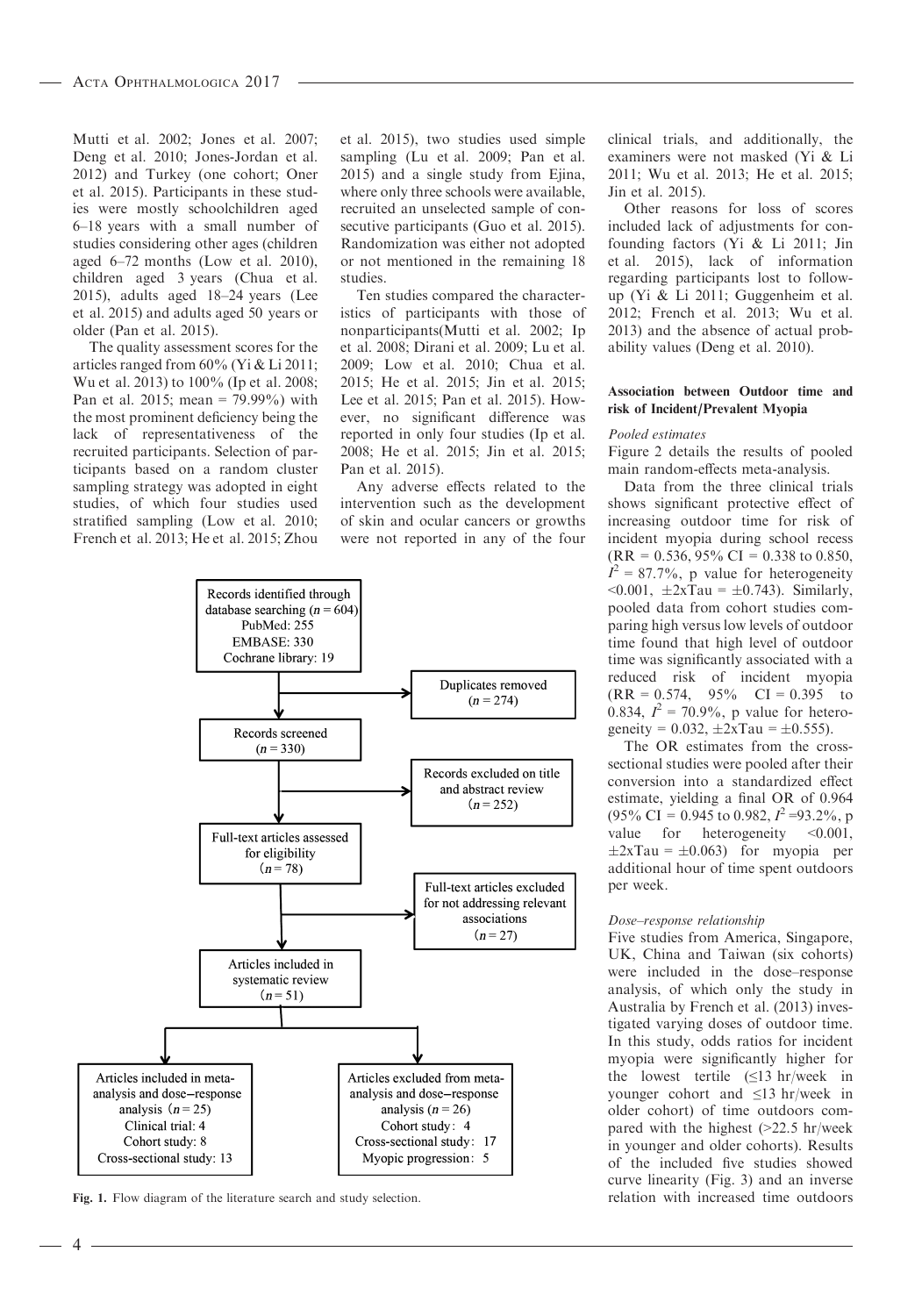| (first author,<br>Study<br>year) | Participants [region]                                                                                                                                                                                                                                           | Outcomes                                                                                                                                                                                                                                                                                                                                | (percentage)<br>Total score | Quality |
|----------------------------------|-----------------------------------------------------------------------------------------------------------------------------------------------------------------------------------------------------------------------------------------------------------------|-----------------------------------------------------------------------------------------------------------------------------------------------------------------------------------------------------------------------------------------------------------------------------------------------------------------------------------------|-----------------------------|---------|
| He et al.<br>(2015)              | 1903 schoolchildren; mean age: 6.61 years in the intervention group<br>and 6.57 years in the control group; follow-up for 3 years.<br>[Guangzhou, China]<br>Myopia Incidence - Clinical Trial                                                                   | An additional 40-min class of outdoor activities was added to each school day in the<br>intervention group. Cumulative incidence of myopia: intervention group: 30.4%,<br>control group: 39.5%; cumulative myopia progression: intervention group:<br>$-1.42$ ( $-1.58$ to $-1.27$ ) D, control group: $-1.59$ ( $-1.76$ to $-1.43$ ) D | 23 (92%)                    | High    |
| Jin et al.<br>(2015)             | 391 schoolchildren; mean age: 10.77 years in the intervention group<br>and 10.42 years in the control group; follow-up for 1 year.<br>[Shenyang, China]                                                                                                         | An additional 40-min class of outdoor activities was added to each school day in the<br>intervention group. Incidence of myopia: intervention group: 3.7%, control group:<br>8.5%; myopia progression: intervention group: $-0.10 \pm 0.65$ D, control group:<br>$-0.27 \pm 0.52D$ .                                                    | 19 (76%)                    | High    |
| Wu et al.<br>(2013)              | and 9.02 years in the control group; follow-up for 1 year. [Taiwan]<br>571 schoolchildren; mean age: 8.89 years in the intervention group                                                                                                                       | Children were encouraged to go outside for outdoor activities during recess. Incidence<br>of myopia: intervention group: 8.41%, control group: 17.65%; myopia progression:<br>intervention group: $-0.25 \pm 0.68$ D, control group: $-0.38 \pm 0.69$ D.                                                                                | 15(60%)                     | Medium  |
| Yi & Li<br>(2011)                | 80 schoolchildren; mean age: 8.8 years in the intervention group and<br>8.9 years in the control group; follow-up for 1 years.<br>[Changsha, China]                                                                                                             | Did near- and middle-vision activities <30 hr/week and more outdoor activities than<br>14–15 hr/week. Annual myopia progression: intervention group: $-0.38 \pm 0.15D$ ,<br>control group: $-0.52 \pm 0.19$ D.                                                                                                                          | 15 (60%)                    | Medium  |
| French et al.<br>(2013)          | 863 schoolchildren in younger cohort; mean age: 6 years; follow-up<br>1196 schoolchildren in older cohort; mean age: 12 years; follow-up<br>for an average of 4.6 years. [Sydney, Australia]<br>for an average of 6.1 years.<br>Myopia Incidence - Cohort Study | versus high: OR = 2.15, moderate versus high: OR = 2.00) after adjusting for age,<br>In both younger and older cohorts, there was a significant trend towards greater<br>incident myopia in children who spent less time outdoors (younger cohort: low<br>versus high: OR = 2.84, moderate versus high: OR = 1.14; older cohort: low    | $11(73.3\%)$                | High    |
| Guggenheim<br>et al.             | 2005 schoolchildren; mean age: 11 years; follow-up for an average<br>of 4 years. [UK]                                                                                                                                                                           | 11 years (OR = $0.65$ , $95\%$ CI = 0.45 to 0.96). Adjusted for parental myopia, time<br>Time spent outdoors in age 8-9 years was predictive for incident myopia in age<br>gender and parental myopia.                                                                                                                                  | 11 (73.3%)                  | High    |
| Saw et al.<br>(2012)<br>(2006)   | 994 schoolchildren; age: 7-9 years; follow-up for an average of<br>3 years. [Singapore]                                                                                                                                                                         | Outdoor activity was not associated with incident myopia (RR = 1.01, 95% CI = $0.98$<br>reading, gender, physical activity/sedentary behaviour and constant.<br>to 1.04) in multivariate analyses.                                                                                                                                      | 12 (80%)                    | High    |
| Chua et al.<br>(2015)            | 572 children; age: 3 years. [Singapore]<br>Myopia Prevalence - Cross-sectional Study                                                                                                                                                                            | Outdoor activity at 24 months was not associated with myopia in 3 years old<br>(OR = 0.84, 95% CI = 0.61 to 1.17).                                                                                                                                                                                                                      | 11 (91.7%)                  | High    |
| Zhou et al.<br>(2015)            | China<br>1902 schoolchildren; mean age: 9.8 years. [Guangzhou,                                                                                                                                                                                                  | of age, gender, total CSHQ score, night-time sleep time and total time spent in near<br>to 0.99) in multilevel mixed-effects logistic regression models of potential predictors<br>More time outdoors was associated with less myopia (OR = $0.97$ , $95\%$ CI = $0.95$<br>work.                                                        | 11 (91.7%)                  | High    |
| Lee et al.<br>(2015)             | 5048 male military conscripts; age: 18-24 years. [Taiwan]                                                                                                                                                                                                       | Engaging in fewer outdoor activities was significantly related to prevalence of myopia<br>education level, reading distance, time spent reading, using computer, watching<br>(OR = $0.94$ , 95% CI = 0.90 to 0.98) after adjusting for age, parental myopia,<br>television and urbanization level.                                      | $10(83.3\%)$                | High    |
| Pan et al.<br>(2015)             | 4413 residents; age: 50 years or older. [Yunnan, China]                                                                                                                                                                                                         | Less time spent outdoors per day in childhood was significantly associated with the<br>presence of myopia (OR = $0.92$ , 95% CI = $0.84$ to 0.98).                                                                                                                                                                                      | 12 (100%)                   | High    |
| Guo et al.<br>(2015)             | 1565 schoolchildren; mean age: 11.9 years. [Inner Mongolia, China]                                                                                                                                                                                              | Presence of myopia was significantly associated with less hours spent outdoors after<br>school (OR = $0.80$ , $95\%$ CI = $0.64$ to 0.99).                                                                                                                                                                                              | 9(75%)                      | High    |
| Zhou et al.<br>(2014)            | 823 schoolchildren; mean age: 9.21 years. [Lanzhou, China]                                                                                                                                                                                                      | Outdoor activities was inversely associated with prevalence of myopia, although not<br>statistically significant (OR = $0.937$ , $95\%$ CI = $0.775$ to 1.896)                                                                                                                                                                          | 9(75%)                      | High    |
|                                  |                                                                                                                                                                                                                                                                 |                                                                                                                                                                                                                                                                                                                                         | $10(83.3\%)$                | High    |

Table 1. Characteristics of studies included in meta-analysis and dose–response analysis.

Table 1. Characteristics of studies included in meta-analysis and dose-response analysis.

 $\overline{\phantom{0}}$  5 –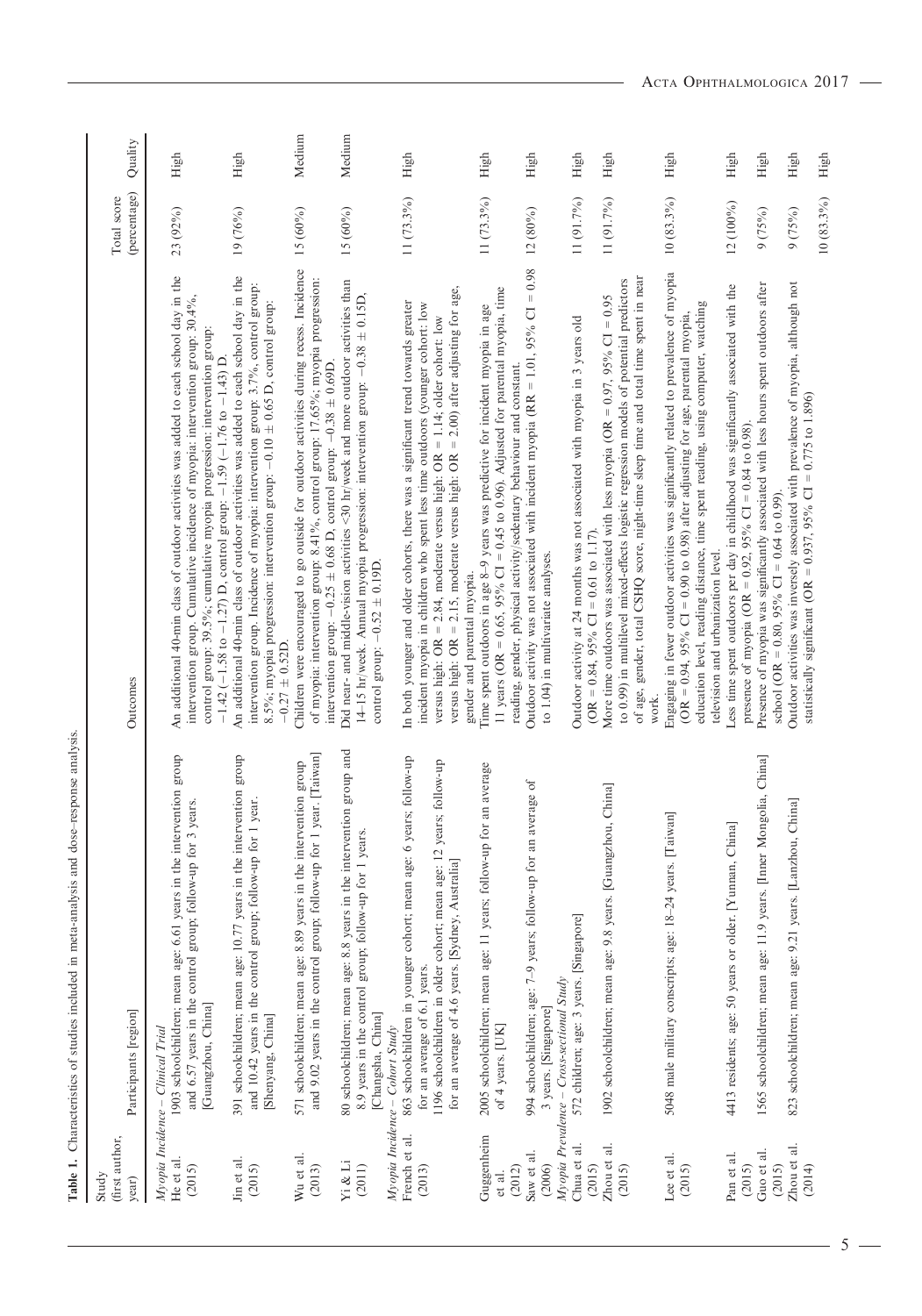| Table 1. (Continued)                         |                                                                                                                                                         |                                                                                                                                                                                                                                                                                                                           |                             |         |
|----------------------------------------------|---------------------------------------------------------------------------------------------------------------------------------------------------------|---------------------------------------------------------------------------------------------------------------------------------------------------------------------------------------------------------------------------------------------------------------------------------------------------------------------------|-----------------------------|---------|
| (first author,<br>Study<br>year)             | Participants [region]                                                                                                                                   | Outcomes                                                                                                                                                                                                                                                                                                                  | (percentage)<br>Total score | Quality |
| Guo et al.<br>Low et al.<br>(2013)<br>(2010) | ge: 7.7 years.<br>681 primary students in rural and urban regions; mean a<br>3009 preschool children; age: 6-72 months. [Singapore]<br>[Beijing, China] | Presence of myopia was associated with less time spent outdoors (OR = $0.32$ , 95%<br>CI = 0.85 to 1.07). Adjusted for familial clusters, age, gender, height, parental<br>Outdoor activity was not associated with preschool myopia (OR = 0.95, 95%<br>$CI = 0.21$ to 0.48) after adjusting for age and maternal myopia. | $10(83.3\%)$                | High    |
| Deng et al.<br>(2010)                        | 147 schoolchildren; age: 6-18 years. 89                                                                                                                 | summer (OR = 1.00, 95% CI, 0.969 to 1.033), adjusting for age and number of<br>activities during the school year (OR = $0.915$ , 95% CI: 0.843 to 0.994) and the<br>There was a statistically significant association between myopia and outdoor<br>myopia and time spent reading words or pictures alone.                | 8 (66.7%)                   | Medium  |
| Dirani et al.<br>(2009)                      | 1249 schoolchildren; mean age: 13.7 years. [Singapore]                                                                                                  | Children who spent more time outdoors were $0.90$ (95% CI = 0.84 to 0.96) times<br>likely to have myopia, after adjusting for age, gender, ethnicity, school, books<br>myopic parents.                                                                                                                                    | 9(75%)                      | High    |
| Lu et al.<br>(2009)                          | 998 schoolchildren; mean age: 14.6 years. [Xichang, China]                                                                                              | read per week, height and parental myopia, father's education level and IQ level.<br>In logistic regression models of factors potentially predictive of myopia, outdoor<br>activity was not significantly associated with myopia (OR = 1.14, 95%<br>$CI = 0.69$ to $1.89$ ).                                              | 11 (91.7%)                  | High    |
| Ip et al.<br>(2008)                          | 2339 schoolchildren; mean age: 12 years. [Sydney, Australia]                                                                                            | Outdoor activity was significantly associated with myopia (OR = $0.97$ , $95\%$<br>$CI = 0.94$ to 0.995).                                                                                                                                                                                                                 | 12 (100%)                   | High    |
| Mutti et al.<br>(2002)                       | 366 schoolchildren; mean age: 13.7 years. 89                                                                                                            | Myopes tended to spend less time engaged in sports activities (OR = $0.936$ , $95\%$<br>CI = 0.892 to 0.983). Adjusted for parental myopia, dioptre-hours per week,<br>ITBS reading local and ITBS total language local.                                                                                                  | 9(75%)                      | High    |
| Oner et al.                                  | $\pm 10.3$<br>50 myopic children; age: 9-14 years; follow-up for 33.3<br>Myopia Progression - Cohort Study                                              | Outdoor activities had no correlation with annual myopia progression rate                                                                                                                                                                                                                                                 | 10 (66.7%)                  | Medium  |
| Li et al.<br>(2015)<br>(2015)                | two years.<br>2267 grade 7 students; age: 10 to 15 years; follow-up for<br>(ranging from 17 to 55) months. [Turkey]<br>[Anyang, China]                  | with change in SER (high versus low: $\beta = 0.029$ D/y, 95% CI = -0.015 to 0.072,<br>Outdoor activity was measured as a categorical variable and was not associated<br>$(r = -0.041, p = 0.766).$<br>$p = 0.196$ .                                                                                                      | 14 (93.3%)                  | High    |
| Jordan et al.<br>(2012)<br>Jones-            | [USA]<br>835 myopic children who participated in CLEERE study; ages:<br>ranging from 6 to 14 years; 1-year progression interval.                        | progression per year (95% CI = $-0.03$ to 0.06), which was not statistically<br>An additional 10 hr of weekly outdoor activity was associated with 0.01 D<br>significant.                                                                                                                                                 | $12(80\%)$                  | High    |
| Jones et al.<br>(2007)                       | 514 schoolchildren; mean age: 8.63 years; follow-up for an average<br>of 5 years. [USA]                                                                 | average of 7.98 $\pm$ 6.54 hr/week (OR = 0.91, 95% CI = 0.87 to 0.95) after adjusting<br>The nonmyopic child participated in an average of 11.65 $\pm$ 6.97 hr/week of sports<br>and outdoor activity, whereas the future myopic child participated in an<br>for parental myopia.                                         | 13 (86.7%)                  | High    |
| Saw et al.<br>(2000)                         | months.<br>153 children; age: 6 to 12 years; mean follow-up for 28<br>[Singapore]                                                                       | No statistically significant associations between SER change and outdoor activities<br>(hr/week) were observed ( $\beta$ : 0.013; 95% CI = -0.013 to 0.04; p: 0.33).                                                                                                                                                      | 10 (66.7%)                  | Medium  |
|                                              | $OR = odds ratio, CI = confidence interval, RR = relative risk$                                                                                         |                                                                                                                                                                                                                                                                                                                           |                             |         |

 $-6 -$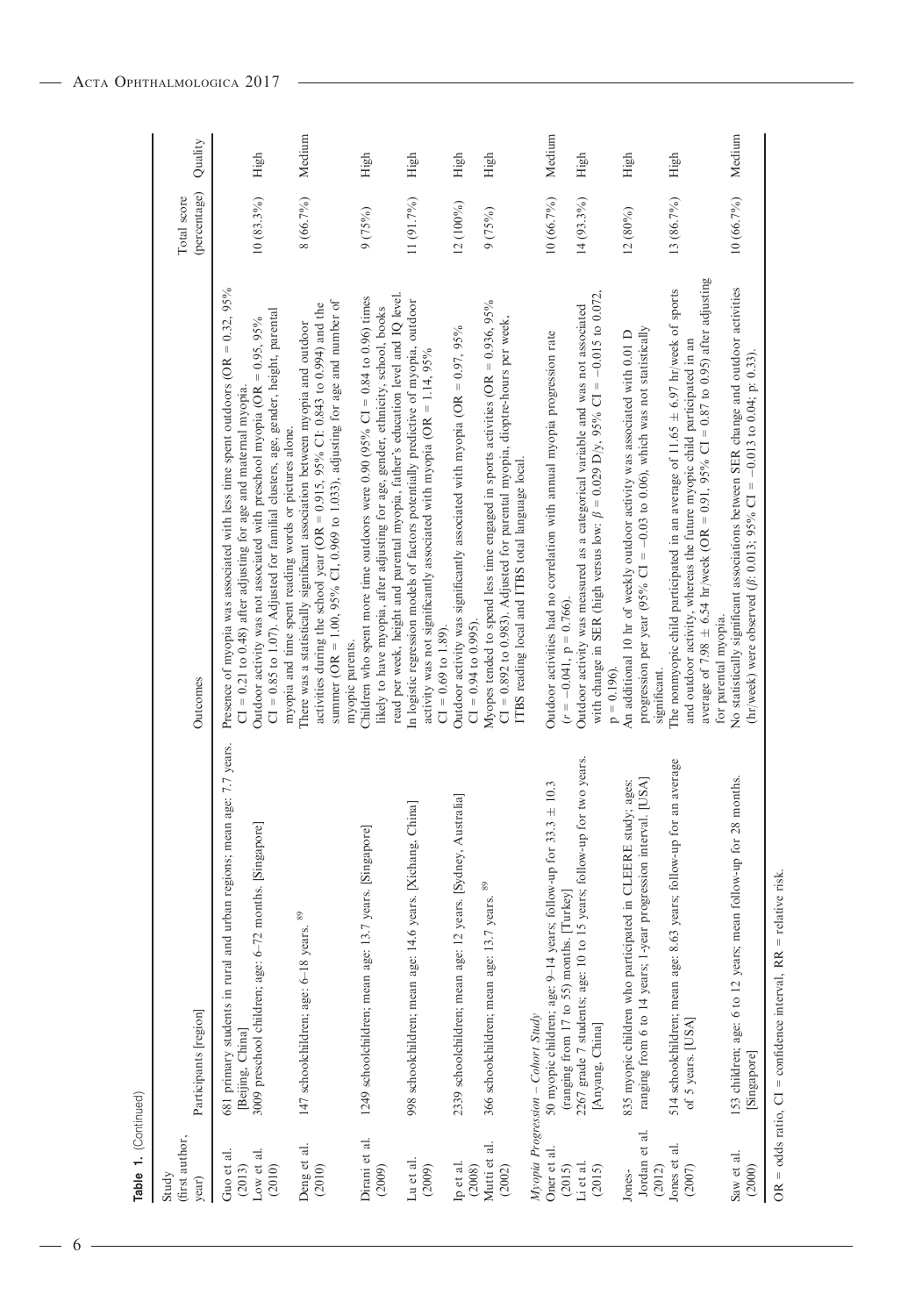| Study                                          |                                             |
|------------------------------------------------|---------------------------------------------|
| ID                                             | RR/OR (95% CI)                              |
| <b>Clinical Trial</b>                          |                                             |
| He et al 2015                                  | 0.770 (0.670, 0.880)                        |
| Jin et al 2015                                 | 0.410 (0.240, 0.700)                        |
| Wu et al 2013                                  | 0.440(0.340, 0.570)                         |
| Overall (I-squared = $88.5\%$ , $p = 0.000$ )  | 0.536 (0.338, 0.850)                        |
|                                                |                                             |
| Cohort                                         |                                             |
| French et al 2013 - younger cohort             | 0.380(0.260, 0.560)                         |
| French et al 2013 - older cohort               | 0.700 (0.510, 0.970)                        |
| Guggenheim et al 2012                          | 0.686(0.484, 0.963)                         |
| Overall (I-squared = $70.9\%$ , $p = 0.032$ )  | $0.574$ (0.395, 0.834)                      |
|                                                |                                             |
| Cross-sectional                                |                                             |
| Chua et al 2015                                | 0.975(0.935, 1.015)                         |
| Zhou et al 2015                                | 0.970 (0.950, 0.990)                        |
| Pan et al 2015                                 | 0.988 (0.978, 0.998)                        |
| Guo et al 2015                                 | 0.969 (0.944, 0.994)                        |
| Lee et al 2015                                 | $0.991$ (0.985, 0.997)                      |
| Zhou et al 2014                                | 0.991 (0.965, 1.016)                        |
| Guo et al 2013                                 | 0.850(0.830, 0.869)                         |
| Low et al 2010                                 | 0.993(0.977, 1.008)                         |
| Deng et al 2010                                | 0.915(0.840, 0.994)                         |
| Dirani et al 2009                              | 0.985(0.976, 0.994)                         |
| Lu et al 2009                                  | 1.140 (0.690, 1.890)                        |
| lp et al 2008                                  | 0.970 (0.940, 0.995)                        |
| Mutti et al 2002                               | 0.917 (0.864, 0.974)                        |
| Overall (I-squared = $93.2\%$ , $p = 0.000$ )  | 0.964 (0.945, 0.982)                        |
| NOTE: Weights are from random-effects analysis |                                             |
| .24                                            | 4.17                                        |
| Reduced risk of incident/prevalent myopia      | Increased risk of incident/prevalent myopia |
|                                                |                                             |

Fig. 2. Forest plot corresponding to main random-effects meta-analysis performed to quantify the relationship between the time spent on outdoor activities and the incidence or prevalence of myopia. All statistical tests were two-sided. CI = confidence interval.

associated with lowered risk of incident myopia ( $R^2 = 0.586$ ). Using the equation provided in Fig. 3, an increase of 8.9 hr of time outdoors per week compared with the control or baseline, or an increase of 76 min/day, was needed to obtain a 50% reduction in incident myopia, while an increase of 1 hr/day or 7 hr/week will result in a 45% reduction in incident myopia compared with controls.

#### Sensitivity analysis

For clinical trial, when the RCT by He et al. (2015) was excluded, the pooled RR of the two CCTs was relatively lower with reduced heterogeneity  $(RR = 0.435, 95\% \text{ CI} = 0.344 \text{ to}$ 

0.550,  $I^2 = 0\%$ , p value for heterogeneity =  $0.829$ ), while the exclusion of Jin et al. (2015)) and Wu et al. (2013)), respectively, resulted in higher RR with still high heterogeneity (Table 2). For cohort study, the exclusion of younger cohort in study by French et al. (2013) resulted in higher RR with reduced heterogeneity  $(RR = 0.693, 95\%$ CI = 0.548 to 0.877,  $I^2 = 0\%$ , p value for heterogeneity =  $0.933$ ), while the exclusion of older cohort in study by French et al. (2013) and study by Guggenheim et al. (2012), respectively, resulted in relatively lower RR with increased heterogeneity (Table 2). For cross-sectional study, overall risk estimates were not substantially modified

by any single study, with a range of 0.960 (95% CI: 0.939 to 0.982; Pan et al. 2015) to 0.984 (95% CI: 0.979 to 0.991; Guo et al. 2013a). However, following exclusion of the study by Guo et al. (2013a), heterogeneity decreased significantly (93.2% to 39.8% in  $I^2$ ; Table 2).

#### Subgroup analysis

Figure 4 details the results of the subgroup analysis.

When the trial type (RCT versus CCT) was considered, the pooled RR of the two CCTs indicated a stronger protective effect with narrower 95% CI (CCTs: RR =  $0.435,95\%$  CI =  $0.344$  to 0.550). The effect of age was carried out

- 7 -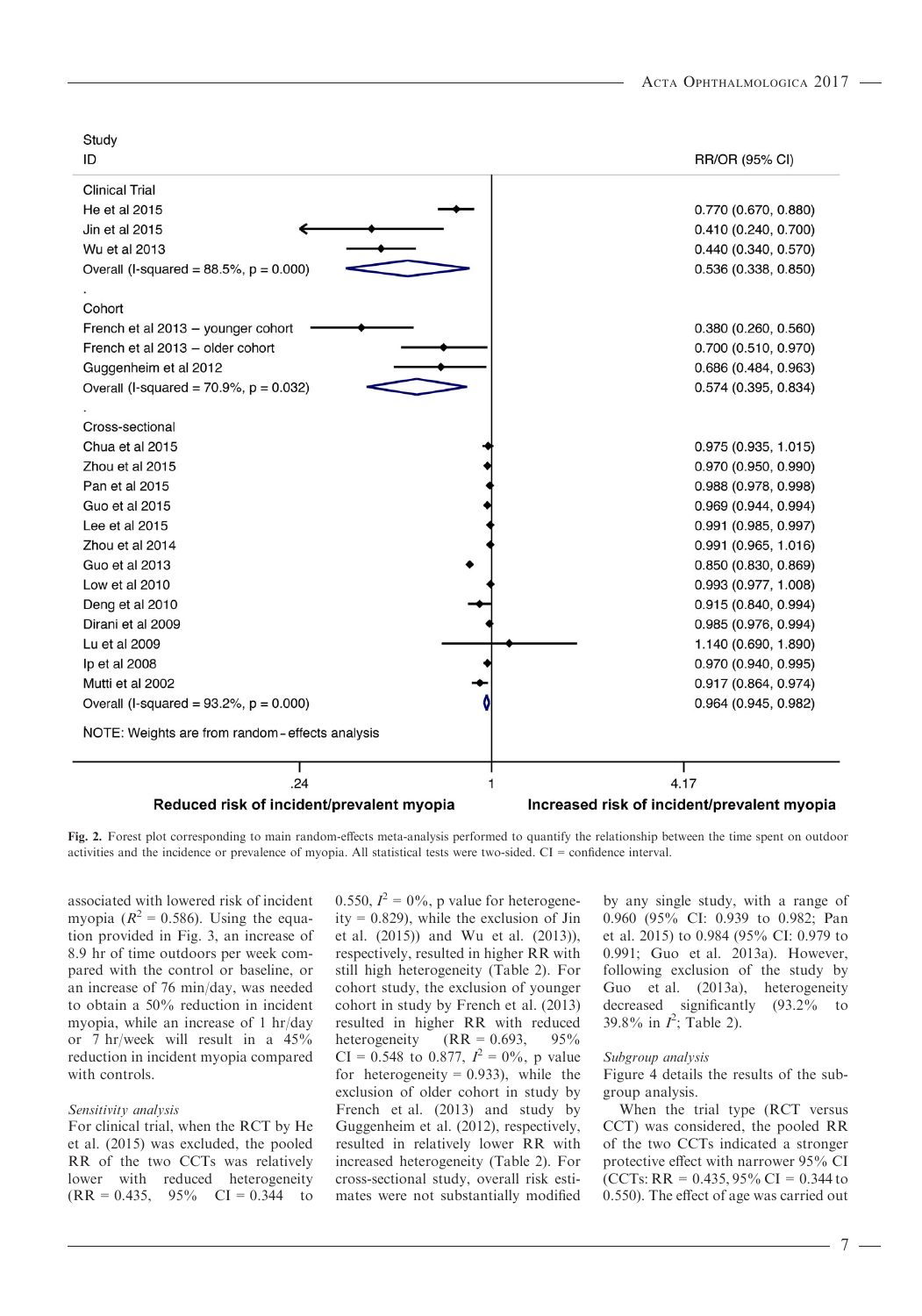

Fig. 3. Dose–response analysis of the time spent outdoors and the risk of myopia (y: risk ratio; and x: increased time spent outdoors).

in both cohort and cross-sectional studies. In the cohort studies, the younger age group of 6-year-olds had a stronger protective effect (RR: 0.380, 95% CI: 0.259 to 0.558) compared with older kids aged 11–12 years. Both groups had protective effects. However in the cross-sectional studies, the protective effect of outdoor time was not significantly different between the three age groups  $( $6, 6-18$  and  $>18$  years). It was$ also observed from cross-sectional studies that the protective effect of outdoor time was not significantly different between the three groups of myopia prevalence (<20%, 20–80% and >80%).

Table 2. Sensitivity analysis of the meta-analysis results of cross-sectional study.

|                                         |       | Random-effects models | Heterogeneity |         |
|-----------------------------------------|-------|-----------------------|---------------|---------|
| Study excluded                          | OR.   | $95\%$ CI             | $I^2($ %)     | p Value |
| Clinical trial                          |       |                       |               |         |
| None                                    | 0.536 | 0.338 to 0.850        | 88.5          | < 0.001 |
| He et al. $(2015)$                      | 0.435 | 0.344 to 0.550        | 0.00          | 0.829   |
| Jin et al. (2015)                       | 0.589 | 0.340 to 1.018        | 92.9          | < 0.001 |
| Wu et al. (2015)                        | 0.594 | 0.323 to 1.091        | 80.0          | 0.025   |
| Cohort Study                            |       |                       |               |         |
| None                                    | 0.574 | $0.395$ to $0.834$    | 70.9          | 0.032   |
| French et al. $(2013)$ – younger cohort | 0.693 | 0.548 to 0.877        | 0.00          | 0.933   |
| French et al. $(2013)$ – older cohort   | 0.514 | 0.288 to 0.917        | 80.2          | 0.025   |
| Guggenheim et al. (2012) -              | 0.521 | 0.286 to 0.947        | 82.5          | 0.017   |
| Cross-sectional Study                   |       |                       |               |         |
| None                                    | 0.964 | 0.945 to 0.982        | 93.2          | < 0.001 |
| Chua et al. (2015)                      | 0.963 | 0.944 to 0.982        | 93.7          | < 0.001 |
| Zhou et al. $(2015)$                    | 0.963 | 0.943 to 0.983        | 93.7          | < 0.001 |
| Pan et al. (2015)                       | 0.960 | 0.939 to 0.982        | 93.7          | < 0.001 |
| Guo et al. (2015)                       | 0.963 | 0.944 to 0.983        | 93.7          | < 0.001 |
| Lee et al. $(2015)$                     | 0.960 | 0.937 to 0.983        | 93.2          | < 0.001 |
| Zhou et al. $(2014)$                    | 0.961 | 0.942 to 0.981        | 93.7          | < 0.001 |
| Guo et al. (2013)                       | 0.984 | 0.979 to 0.991        | 39.8          | 0.075   |
| Low et al. $(2010)$                     | 0.960 | 0.940 to 0.981        | 93.7          | < 0.001 |
| Deng et al. $(2010)$                    | 0.965 | 0.947 to 0.984        | 93.7          | < 0.001 |
| Dirani et al. (2009)                    | 0.961 | 0.938 to 0.983        | 93.7          | < 0.001 |
| Lu et al. (2009)                        | 0.963 | 0.945 to 0.982        | 93.7          | < 0.001 |
| Ip et al. (2008)                        | 0.963 | 0.944 to 0.983        | 93.7          | < 0.001 |
| Mutti et al. (2002)                     | 0.966 | 0.948 to 0.985        | 93.6          | < 0.001 |

#### Association between Outdoor time and risk of myopic shift in refractive error

#### Pooled estimates

Data from three clinical trials were pooled to estimate the relationship between the time outdoors and risk of a myopic shift in refractive error in both myopes and nonmyopes (Fig. 5; Wu et al. 2013; He et al. 2015; Jin et al. 2015). Increased time outdoors was associated with a reduction in myopic shift by  $-0.30$  D in the intervention group compared with the control group (WMD =  $-0.30D$ , 95% CI =  $-0.18$  to  $-0.41D$ ,  $I^2 = 58.6\%$ , p value for heterogeneity =  $0.089$ ,  $\pm 2x\text{Tau} = \pm 0.155$ ). The pooled estimate from the CCT and RCT studies showed that the CCT studies showed a greater reduction in myopic shift compared with the RCT studies (CCTs: WMD =  $-0.34D$ , 95% CI =  $-0.26$  to  $-0.43$  versus RCT: WMD =  $-0.17D$ , 95% CI =  $-0.01$  to  $-0.33$ ).

#### Dose–response analysis

Six studies reporting on time outdoors and the associated progression in myopes were included in evaluation of the dose–response relationship and found the absence of a dose–response relationship between an increased time spent outdoors and myopic progression  $(R^2 = 0.00064;$  Fig. 6). Only one of the six studies showed a significant protective effect of outdoor time on myopic progression (mean difference between control and test:  $-0.14$ , 95% CI:  $-0.22$  to  $-0.06$ ; Yi & Li 2011). Another study also showed a protective effect (mean difference:  $-0.12$ , 95% CI:  $-0.31$  to 0.06); however, it did not reach statistical significance (Wu et al. 2013). The other four cohort studies reported a treatment effect ranging from  $-0.003$  D (Li et al. 2015) to 0.013 D (Saw et al. 2000) that were not statistically significant.

### Estimates of association in studies excluded from meta-analysis and dose– response analysis

Table 3 presents the details of the articles excluded from the analyses.

#### Incidence/prevalence of Myopia

Twenty-one studies (four prospective cohort studies (Peckham et al. 1977; Onal et al. 2007; Jones-Jordan et al. 2011; Zadnik et al. 2015) and 17 cross-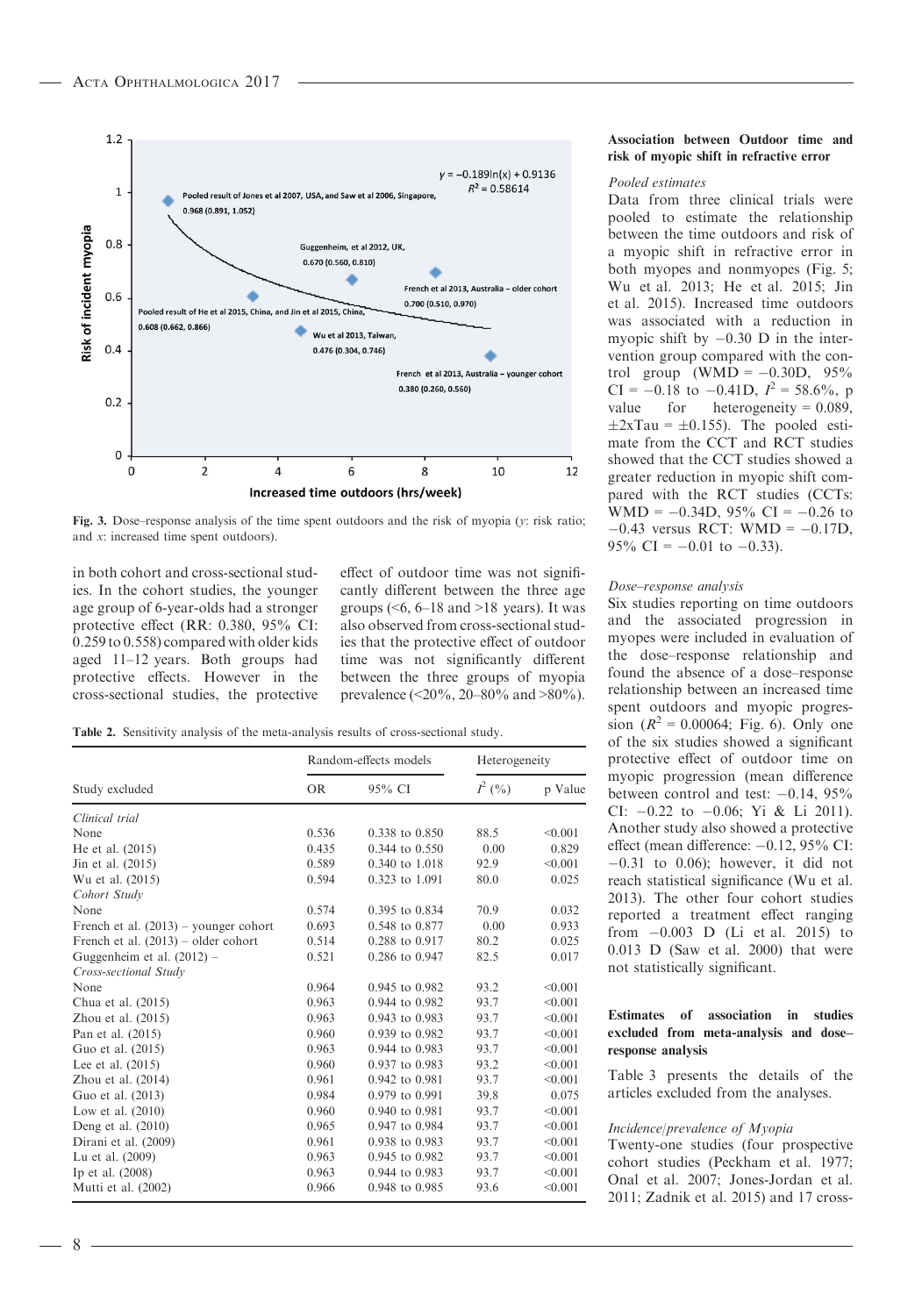|                       |                                              | No. of         |                                             | Heterogeneity |         |
|-----------------------|----------------------------------------------|----------------|---------------------------------------------|---------------|---------|
| Subgroups             |                                              | Comparison     | <b>RR/OR (95%CI)</b>                        | I-squared (%) | p value |
| <b>Clinical Trial</b> |                                              |                |                                             |               |         |
| <b>RCT</b>            | ⇔                                            | 1              | 0.768 (0.671, 0.880)                        | 0.00          | 0.829   |
| <b>CCT</b>            |                                              | $\overline{2}$ | 0.435(0.344, 0.550)                         |               |         |
| Cohort                |                                              |                |                                             |               |         |
| 6 year                |                                              | 1              | 0.380(0.259, 0.558)                         |               |         |
| 11-12 year            |                                              | $\overline{2}$ | 0.693(0.548, 0.877)                         | 0.00          | 0.933   |
| Cross-sectional       |                                              |                |                                             |               |         |
| Prevalence of Myopia  |                                              |                |                                             |               |         |
| < 20%                 |                                              | $\overline{4}$ | 0.983(0.967, 1.000)                         | 55.5          | 0.081   |
| 20%-80%               | o                                            | $\overline{7}$ | 0.951 (0.913, 0.990)                        | 95.8          | 0.000   |
| $>80\%$               |                                              | $\overline{2}$ | $0.991$ (0.985, 0.997)                      | 0.00          | 0.586   |
| Age                   |                                              |                |                                             |               |         |
| <6 year               |                                              | $\overline{2}$ | 0.991 (0.977, 1.006)                        | 0.00          | 0.555   |
| 6-18 year             | ٥                                            | 9              | 0.952(0.924, 0.981)                         | 95.3          | 0.000   |
| >18 year              |                                              | $\overline{2}$ | $0.982$ (0.965, 1.000)                      | 47.0          | 0.170   |
|                       | .24                                          |                | 4.17                                        |               |         |
|                       | Reduced risk of incident/prevalent of myopia |                | Increased risk of incident/prevalent myopia |               |         |

Fig. 4. Subgroup analysis of the trials included to assess the relationship between outdoor activities and the myopia incidence or prevalence, CI = confidence interval, RR = relative risk,  $OR = odds ratio, RCT = randomized clinical trial, and CCT = controlled clinical trial.$ 

sectional studies (Tan et al. 2000; Saw et al. 2001, 2002; Rose et al. 2008a,b; Ming-Ming et al. 2010; Wu et al. 2010; Zhang et al. 2010; Sherwin et al. 2012; Cheng et al. 2013; Xie et al. 2013; Han et al. 2014; Lin et al. 2014; Read et al. 2014; Ramessur et al. 2015; Saxena et al. 2015; Wen et al. 2015)) were excluded from meta-analysis for analysis of incident/prevalent myopia. The

quality scores of these studies ranged from 25% (Wen et al. 2015) to 86.7% (Jones et al. 2007; mean = 63.93%).

The reasons for exclusion were as follows: nonavailability of multivariate OR or RR (10 studies; Peckham et al. 1977; Tan et al. 2000; Saw et al. 2001, 2002; Rose et al. 2008; Ming-Ming et al. 2010; Jones-Jordan et al. 2011; Read et al. 2014; Wen et al. 2015;



Fig. 5. Forest plot corresponding to main random-effects meta-analysis performed to quantify the mean difference in myopic shift in refraction in the whole sample between the intervention group, with increased time spent outdoors, and the control group. All statistical tests were two-sided.  $CI =$  confidence interval, and  $WMD =$  weighted mean difference.

Zadnik et al. 2015); exposure measured as a categorical variable (six studies; Onal et al. 2007; Wu et al. 2010; Sherwin et al. 2012; Xie et al. 2013; Han et al. 2014; Saxena et al. 2015); and estimation of spherical equivalent rather than prevalence of myopia (five studies; Rose et al. 2008; Zhang et al. 2010; Cheng et al. 2013; Lin et al. 2014; Ramessur et al. 2015).

The participants of two cohort studies by Jones-Jordan et al. (2011) and Zadnik et al. (2015) were schoolchildren enrolled in the CLEERE. The remaining two cohort studies by Onal et al. and Peckham et al. had small sample sizes (<500 participants). Zadnik et al. (2015) did not found an association between time outdoors and risk of myopia onset in multivariate models (data not shown), while the other three studies observed a protective association (Peckham et al. 1977; Onal et al. 2007; Jones-Jordan et al. 2011).

A total of 11 of the 17 crosssectional studies were carried out in East Asia(Tan et al. 2000; Saw et al. 2001, 2002; Ming-Ming et al. 2010; Wu et al. 2010; Zhang et al. 2010; Cheng et al. 2013; Xie et al. 2013; Han et al. 2014; Lin et al. 2014; Wen et al. 2015), and two additional studies included participants from East Asia (Rose et al. 2008a,b). Thirteen studies (Tan et al. 2000; Rose et al. 2008a,b; Ming-Ming et al. 2010; Wu et al. 2010; Sherwin et al. 2012; Xie et al. 2013; Han et al. 2014; Lin et al. 2014; Read et al. 2014; Ramessur et al. 2015; Saxena et al. 2015; Wen et al. 2015) suggested that outdoor activities have a protective effect against myopia, of which two (Tan et al. 2000; Wen et al. 2015) studies did not demonstrate a statistically significant association and four studies (Saw et al. 2001, 2002; Zhang et al. 2010; Cheng et al. 2013) did not observe any relationship between outdoor activities and myopia.

#### Myopic Shift in refractive error

A total of five cohort studies (Parssinen & Lyyra 1993; Guo et al. 2013; Parssinen et al. 2014; Scheiman et al. 2014; Wu et al. 2015) that investigated the association between outdoor time and a myopic shift in refractive error were excluded. Two of these studies investigated myopic shift in refraction in the overall sample (Guo et al. 2013; Wu et al. 2015). Increased time outdoors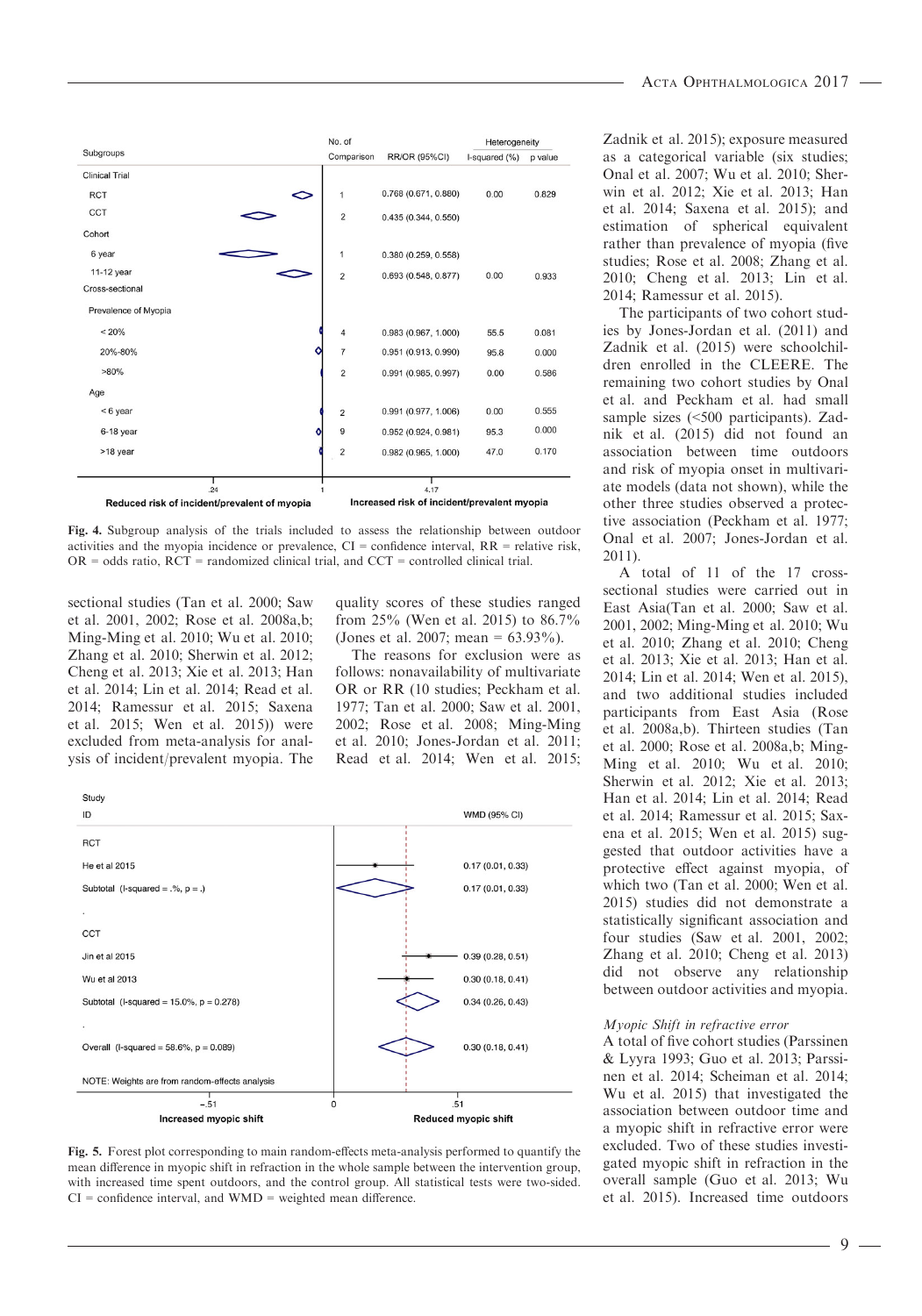

Fig. 6. Dose–response analysis of the time spent outdoors and myopic progression rate  $(y$ : treatment effect or annual myopic progression, and x: increased time spent outdoors).

was reported to be significantly associated with less myopic shift in these two studies. The remaining three studies investigated myopic shift in refraction in baseline myopes (Parssinen & Lyyra 1993; Parssinen et al. 2014; Scheiman et al. 2014), which was deemed as myopic progression. No association between time outdoors and myopic progression was observed in study by Scheiman et al. (2014). The two studies carried out by Pärssinen et al. shared the same baseline participants, with an additional 20-year follow-up period in the most recent study (Parssinen & Lyyra 1993; Parssinen et al. 2014). Although a slower rate of myopic progression was observed among the participants who spent increased time outdoors, a protective effect of outdoor time for myopic progression could not be determined because significant correlations were also observed between the amounts of outdoor, reading and TV times during childhood and adulthood.

# **Discussion**

The pooled results of this systematic review and meta-analysis demonstrate a protective effect of outdoor time for the onset of myopia but not for myopic progression. The results include an additional six studies conducted since the analysis of Sherwin et al. (2012) but are in agreement with the previous analysis and show that outdoor time is protective for incident myopia (Sherwin et al. 2012). However, the dose–response analysis indicated that while an increase in the time spent outdoors could result in greater protection against myopia onset, it did not result in slowing the progression of myopia in eyes that were already myopic.

Our dose–response analysis indicated a curve linearity between increased time outdoors and the risk of myopia onset with a relatively good fit ( $R^2$  = 0.586). Based on this association, an increase of approximately 76 min/day compared with control/ baseline time spent outdoors is needed to obtain a 50% reduction in incident myopia. However, it should be noted that our analysis only considered studies wherein the increase in time outdoors ranged from 1 to 9.8 hr/week (Saw et al. 2006; French et al. 2013), and thus, protective effect of time outdoors if any beyond this upper limit remains to be determined. Also the threshold with respect to duration of time outdoors required to prevent myopia onset is unknown and requires further investigation (Jones et al. 2007; Rose et al. 2008a; French et al. 2013; Lin et al. 2014). Interestingly, even in those studies that failed to demonstrate a protective effect, children with myopia, on an average, spent less time outdoors compared with those without myopia. Lu et al. 2009 (Lu et al. 2009) reported an average of 6.0 versus 6.2 hr/week spent on outdoor activities in those with and without myopia, and Zhang et al. (2010) reported an average of 5.6 versus 5.7 hr in those with and without myopia, respectively.

High heterogeneity was observed among the studies, especially among the cross-sectional studies. Sensitivity analyses suggested some possible sources of this heterogeneity. After excluding the RCT (He et al. 2015), the combined results of the two CCTs indicated a much stronger protective effect of outdoor time with lower heterogeneity ( $I^2 = 0\%$ , p = 0.767). In the two CCTs, the intervention and control groups were from two nearby schools; thus, potential contamination may have occurred in relation to whether the children in the intervention group had asked their friends in the control group to go outside to play together during recess (Wu et al. 2013; Jin et al. 2015). In addition, the two CCTs had less hyperopic refraction at baseline. When the younger cohort was omitted, the pooled results for the remaining two older cohorts suggested a less protective effect against myopia when the children who spent an increased amount of time outdoors were compared to those who spent a decreased amount of time outdoors with lower heterogeneity  $(I^2 = 0\%,$  $p = 0.933$ . Following exclusion of the study conducted by Guo et al. (2013), the heterogeneity reduced significantly, with a reduction in the  $I^2$  value from 93.2% to 39.8%. In the study by Guo et al., noncycloplegic autorefraction was adopted and noncycloplegic assessment of refractive status has been shown to result in an overestimation of the prevalence of myopia and misclassification of children with low hyperopia as myopia; thus, the protective effect of outdoor activities was likely overestimated (Hu et al. 2015; Morgan et al. 2015).

Subgroup analysis of the cross-sectional studies did not find significant difference in protective effect of outdoor time for the onset of myopia between different age groups and different prevalence of myopia. However, it should be noted that the number of comparisons is fewer for ages <6 and >18 years and for prevalence  $\langle 20\% \rangle$  and  $>80\%$ ; thus, this finding needs to be confirmed in other studies. On the other hand, subgroup analysis of cohort studies indicated a stronger protective effect of outdoor activities in children aged 6 years compared with kids aged 11 to 12 years. It is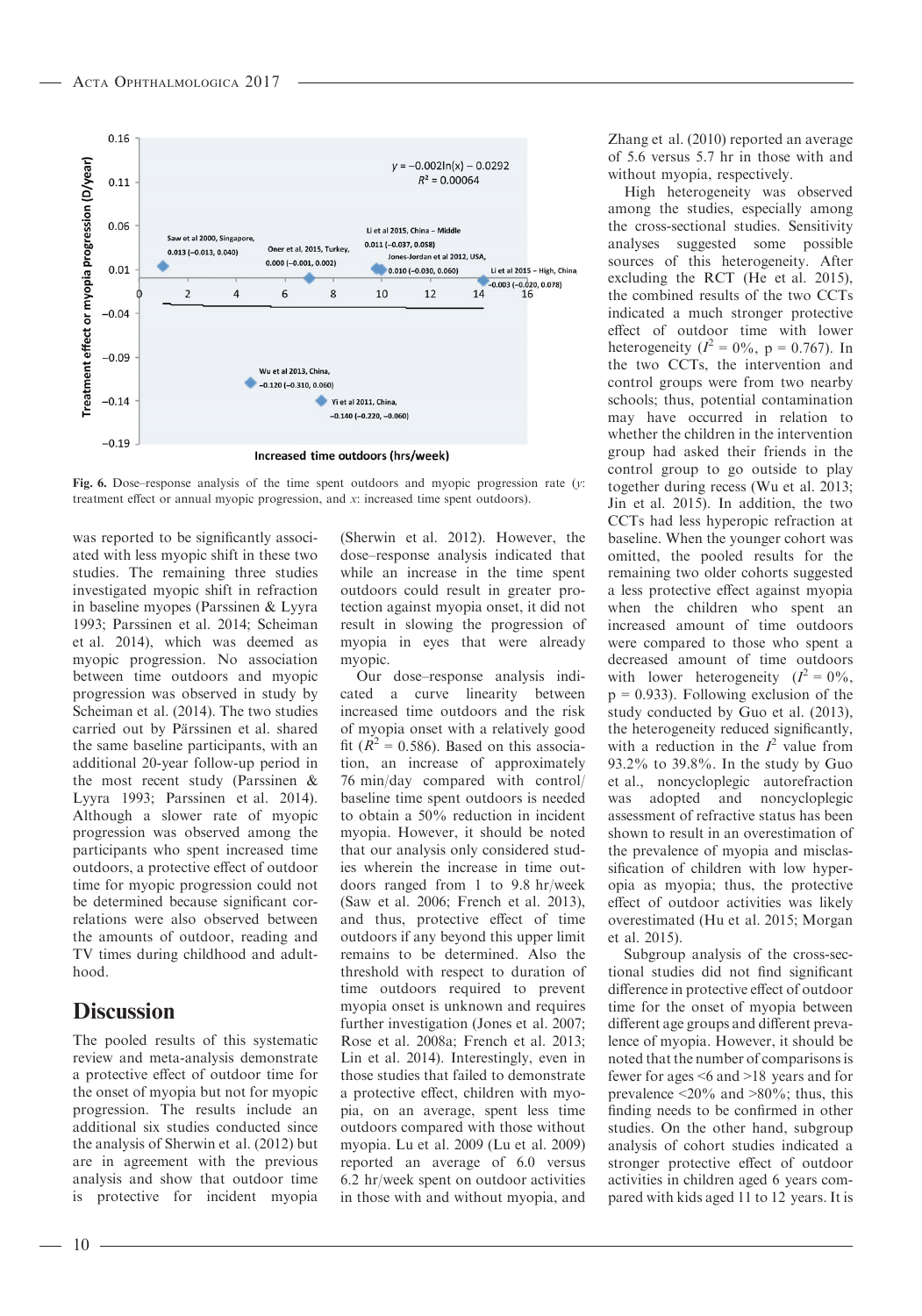|                                           | Table 3. Studies excluded from meta-analysis and dose-response analysis.                                                     |                                                                                                                                                                                                                                                                                                                                                                                                        |                                                                                                                                  |                             |         |
|-------------------------------------------|------------------------------------------------------------------------------------------------------------------------------|--------------------------------------------------------------------------------------------------------------------------------------------------------------------------------------------------------------------------------------------------------------------------------------------------------------------------------------------------------------------------------------------------------|----------------------------------------------------------------------------------------------------------------------------------|-----------------------------|---------|
| author,<br>Study<br>year)<br><b>first</b> | Participants [region]                                                                                                        | Outcomes                                                                                                                                                                                                                                                                                                                                                                                               | Reasons for exclusion                                                                                                            | (percentage)<br>Total score | Quality |
| (2015)<br>Zadnik<br>et al.                | 4512 schoolchildren enrolled in CLEERE study;<br>age: 6 through 13 years. [USA]<br>Myopia Incidence - Cohort Study           | Time outdoors was not associated with risk of myopia<br>onset in multivariate models (data not shown)                                                                                                                                                                                                                                                                                                  | Data from multivariate model were not<br>available                                                                               | 9(60%)                      | Medium  |
| Jordan<br>(2011)<br>Jones-<br>et al.      | 731 incident myopes and 587 emmetropes in the<br>CLEERE study. [USA]                                                         | Hours per week spent in outdoor/sports activities were<br>3 years before onset through 4 years after onset by<br>significantly less for children who became myopic<br>$1.1-1.8$ hr/week.                                                                                                                                                                                                               | No multivariate OR or RR was presented.                                                                                          | $9(60\%)$                   | Medium  |
| (2007)<br>et al.<br>Onal                  | 21.11 $\pm$ 1.58 years (range: 18 to 26 years);<br>207 Turkish medical students; mean age:<br>follow-up for 1 year. [Turkey] | than did myopes (48.6%; $p < 0.009$ ). Outdoor activity<br>for myopia on multivariate analysis (OR = $0.44$ , $95\%$<br>Nonmyopes reported a significantly higher prevalence<br>of outdoor activity before and at age seven (68.4%)<br>during early childhood was found to be protective                                                                                                               | Activity was measured as mostly indoor<br>activities or mostly outdoor activities,<br>but not a continuous variable.             | 11 (73.3%)                  | High    |
| Peckham<br>(1977)<br>et al.               | 383 children aged 7-11 years from a birth<br>cohort. [UK]                                                                    | Children with myopia participated in outdoor sports<br>as often as those without.<br>$CI = 0.23$ to $0.82$ ).                                                                                                                                                                                                                                                                                          | No multivariable OR was available.                                                                                               | 4 (26.7%)                   | Low     |
| (2015)<br>Saxena<br>et al.                | 9884 schoolchildren; mean age: 11.6 years.<br>Myopia Prevalence - Cross-sectional Study<br>[Delhi, India]                    | was observed with children playing >14 hr in a week<br>inverse association with outdoor activities/playing<br>(OR = 0.2, 95% CI = 0.14 to 0.26).<br>$\mathbf{A}$ n                                                                                                                                                                                                                                     | Exposure (outdoor activity) was measured<br>as a categorical variable.                                                           | $10(83.3\%)$                | High    |
| Ramessur<br>(2015)<br>et al.              | 64 monozygotic (MZ) twin pairs discordant for<br>refractive error; mean age: 56 (range 30 to<br>79 $years)^{14}$             | The twins who spent more time outdoors (mean score<br>0.15; mean score for children aged $16-25$ years, 0.28;<br>95% CI = 0.15 to 0.41) or performed more outdoors<br>95% CI = $0.04$ to 0.21; mean score for children aged<br>$16 - 25$ years, 0.23, 95% CI = 0.10 to 0.36) were less<br>sports (mean score for children aged <16 years, 0.13;<br>for children aged <16 years, 0.09; 95% CI = 0.03 to | twins was analysed in relation to spherical<br>Difference in time spent outdoors between<br>equivalent discordancy.              | 8 (66.7%)                   | Medium  |
| Wen et al.<br>(2015)                      | 1218 schoolchildren; grade 1 through grade 6<br>[Sanya, China]                                                               | $(7.25 \pm 5.35$ versus 11.86 $\pm$ 6.65 hr/week), although<br>Nonmyopes spent more time outdoors than myopes<br>= 0.297, SE = 0.125, p = 0.035; >10.0 hr/week:<br>the association was not statistically significant in<br>multivariable regression analysis (<10 hr/week:<br>likely to be myopic than their twin.<br>$\beta$                                                                          | No multivariate OR or RR was presented.                                                                                          | 3(25%)                      | Low     |
| Han et al.<br>(2014)                      | 2209 schoolchildren; age: 11-15 years. [Qinghai,<br>China]                                                                   | myopia (<7 hr/week versus $\geq$ 7 hr/week: OR = 1.977,<br>Outdoor activities per week were associated with<br>$= 0.365$ , SE $= 0.198$ , $p = 0.073$ ).<br>$SE = 0.439$ .                                                                                                                                                                                                                             | Exposure (outdoor activity) was measured<br>as a categorical variable.                                                           | $7(58.3\%)$                 | Medium  |
| Lin et al.<br>(2014)                      | 370 children from primary (age: 6 to 12 years)<br>and secondary (age: 13 to 17 years) [Beijing,<br>China]                    | significant association between outdoor activity time<br>the primary school students ( $\beta = 0.27$ , $p = 0.03$ ) but<br>and the children's spherical equivalent was found in<br>$\overline{a}$                                                                                                                                                                                                     | time and the spherical equivalent but not<br>the prevalence of myopia was estimated.<br>The association between outdoor activity | $10(83.3\%)$                | High    |

 $-11 -$ 

J.

 $\overline{\phantom{0}}$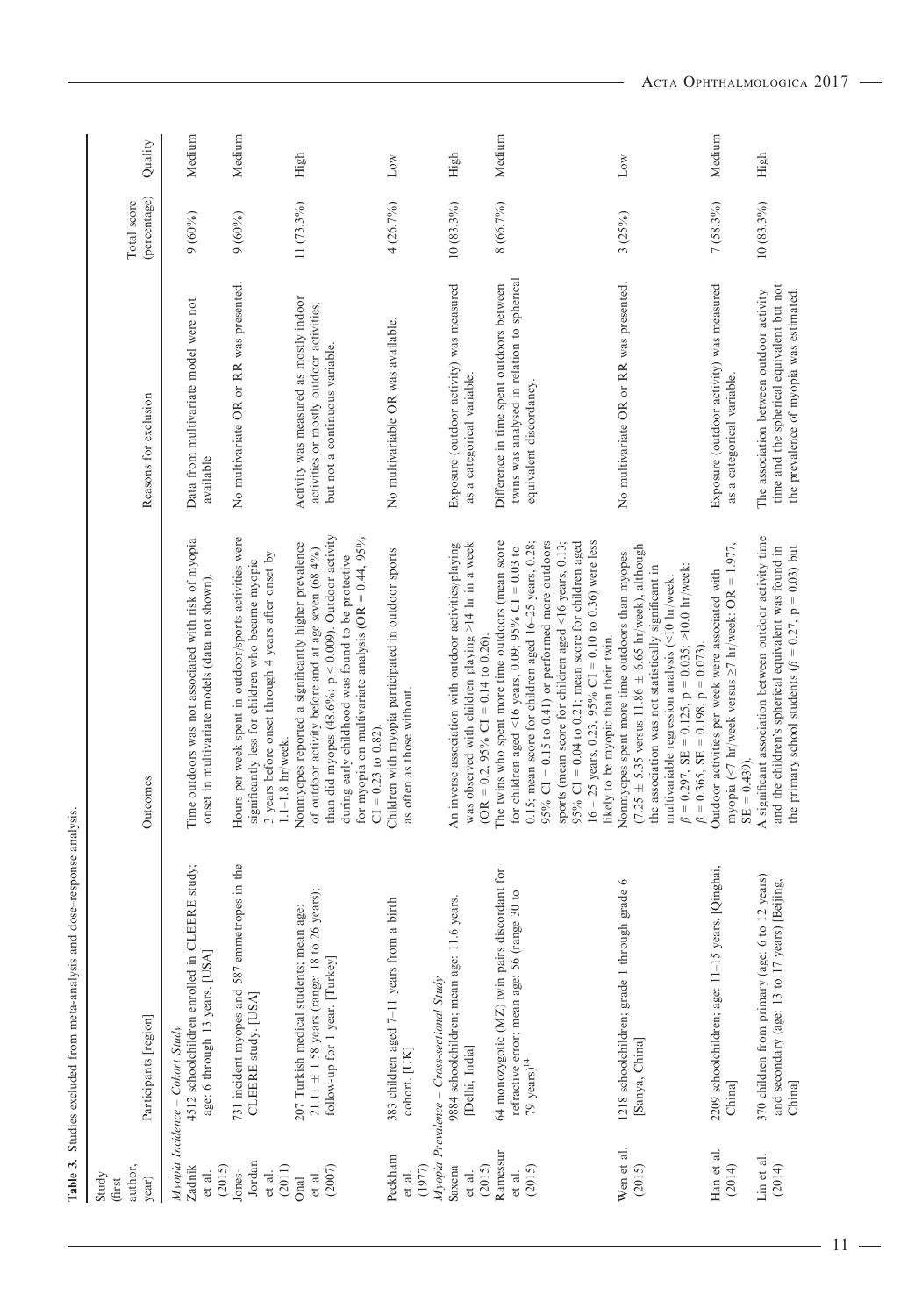| author,<br>Study<br>year)<br><b>ffirst</b> | Participants [region]                                                                                                                                                                                                                        | Outcomes                                                                                                                                                                                                                                                                                                 | Reasons for exclusion                                                                                                                                                                   | (percentage)<br>Total score | Quality    |
|--------------------------------------------|----------------------------------------------------------------------------------------------------------------------------------------------------------------------------------------------------------------------------------------------|----------------------------------------------------------------------------------------------------------------------------------------------------------------------------------------------------------------------------------------------------------------------------------------------------------|-----------------------------------------------------------------------------------------------------------------------------------------------------------------------------------------|-----------------------------|------------|
| Read et al.<br>(2014)                      | 102 children (41 myopes and 61 emmetropes)<br>age: 10 to 15 years. [Australia]                                                                                                                                                               | The amount of daily time spent in outdoor bright light<br>emmetropes (127 $\pm$ 51 min) compared with myopes<br>conditions (>1000 lux) was significantly greater in<br>not in the secondary school students ( $\beta = 0.04$ .<br>$p = 0.70$ ).                                                          | No multivariate OR or RR was presented.                                                                                                                                                 | $7(58.3\%)$                 | Medium     |
| (2013)<br>Cheng<br>et al.                  | 1894 children of grade 1 through grade 6.<br>[Taiwan]                                                                                                                                                                                        | with sunlight exposure can only predict 0.2% of its<br>regression analysis, weekly daily outdoor activities<br>o difference in the time spent outdoors was noted<br>between myopes and nonmyopes. Based on linear<br>extent of association with the refractive error.<br>91 ± 44 min, $p < 0.001$ )<br>z | time and the spherical equivalent but not<br>the prevalence of myopia was estimated.<br>The association between outdoor activity                                                        | 9(75%)                      | High       |
| Xie et al.<br>(2013)                       | 929 freshmen who have normal vision when they<br>graduated from primary school. [China]                                                                                                                                                      | mostly in outdoor activities after class was significantly<br>The prevalence of myopia among students engaging<br>ower than those engaging mostly in homework<br>OR = $0.547$ , SE = $-0.140$ ).                                                                                                         | between three different kinds of activities<br>The prevalence of myopia was compared<br>outdoors and watching TV after class.<br>including doing homework, playing                      | 8 (66.7%)                   | Medium     |
| Sherwin<br>(2012)<br>et al.                | 636 permanent residents aged $\geq$ 15 years from<br>Norfolk Island. [Australia]                                                                                                                                                             | for total UVAF (per 10 mm <sup>2</sup> ) was 0.81, 95% CI = $0.69$<br>UVAF was independently associated with myopia: OR<br>to $0.94$ , $p = 0.007$ . Time spent outdoors was not<br>significantly associated with myopia in the same<br>multivariable model.                                             | measured as hours, but estimated as the<br>amount of time spent outdoors was not<br>estimate time spent outdoors. And the<br>The area of UVAF was measured to<br>proportion of the day. | $10(83.3\%)$                | $\rm High$ |
| Wu et al.<br>(2010)                        | 145 schoolchildren; age: 6-12 years. [Taiwan]                                                                                                                                                                                                | decreased risk of myopia (adjusted OR = $0.3$ , 95%<br>Outdoor activity was significantly associated with<br>$CI = 0.1$ to 0.9).                                                                                                                                                                         | Exposure (outdoor activity) was measured<br>as a categorical variable.                                                                                                                  | 9(75%)                      | High       |
| (2010)<br>Zhang<br>et al.                  | 2480 participants with refractive and questionnaire<br>data were included in the final analysis, with a<br>mean age of 13.8 $\pm$ 1.1 years. [China]                                                                                         | associated with SER ( $\beta = -0.004$ , 95% CI = -0.019<br>In multivariable model, outdoor activities were not<br>to $0.011$ , $p = 0.61$ ).                                                                                                                                                            | time and the spherical equivalent but not<br>The association between outdoor activity<br>the prevalence of myopia was estimated.                                                        | $10(83.3\%)$                | High       |
| $(2010)^{61}\,$<br>Ma et al.               | 1363 students; age: 13-18 years. [Zhejiang, China]                                                                                                                                                                                           | Outdoor activity during weekdays was associated with<br>an increased odd of emmetropia relative to myopia<br>(OR 1.145; 95% CI 1.047 to 1.252, $p = 0.003$ ).                                                                                                                                            | Data from multivariate model were not<br>available                                                                                                                                      | 8 (66.7%)                   | Medium     |
| (2008a)<br>et al.<br>Rose                  | Study; mean age: 6.7 years for year 1 participants<br>schoolchildren participated in the Sydney Myopia<br>and 12.7 years for year 7 participants. [Sydney,<br>1765 year 1 schoolchildren and 2367 year 7<br>China]                           | After adjustment for gender, ethnicity, parental myopia,<br>spent outdoors was associated with a more hyperopic<br>maternal employment, a greater number of hours<br>nean SER in both year 1 ( $p < 0.009$ ) and year 7<br>near work, maternal and parental education and<br>$(p < 0.0003)$ students.    | time and the spherical equivalent but not<br>the prevalence of myopia was estimated.<br>The association between outdoor activity                                                        | $10(83.3\%)$                | High       |
| Rose et al.<br>(2008b)                     | 124 from the Sydney Myopia Study and 628 from<br>Two cross-sectional samples of age- and ethnicity-<br>the Singapore Cohort Study on the Risk Factors<br>matched primary school children participated:<br>for Myopia. [Sydney and Singapore] | which was the most significant factor associated with<br>he differences in the prevalence of myopia between<br>activities (13.75 versus 3.05 hr/week; $p < 0.001$ ),<br>Children in Sydney spent more time on outdoor<br>he two sites.                                                                   | No multivariate OR or RR was presented.                                                                                                                                                 | $10(83.3\%)$                | High       |

Table 3. (Continued)

Table 3. (Continued)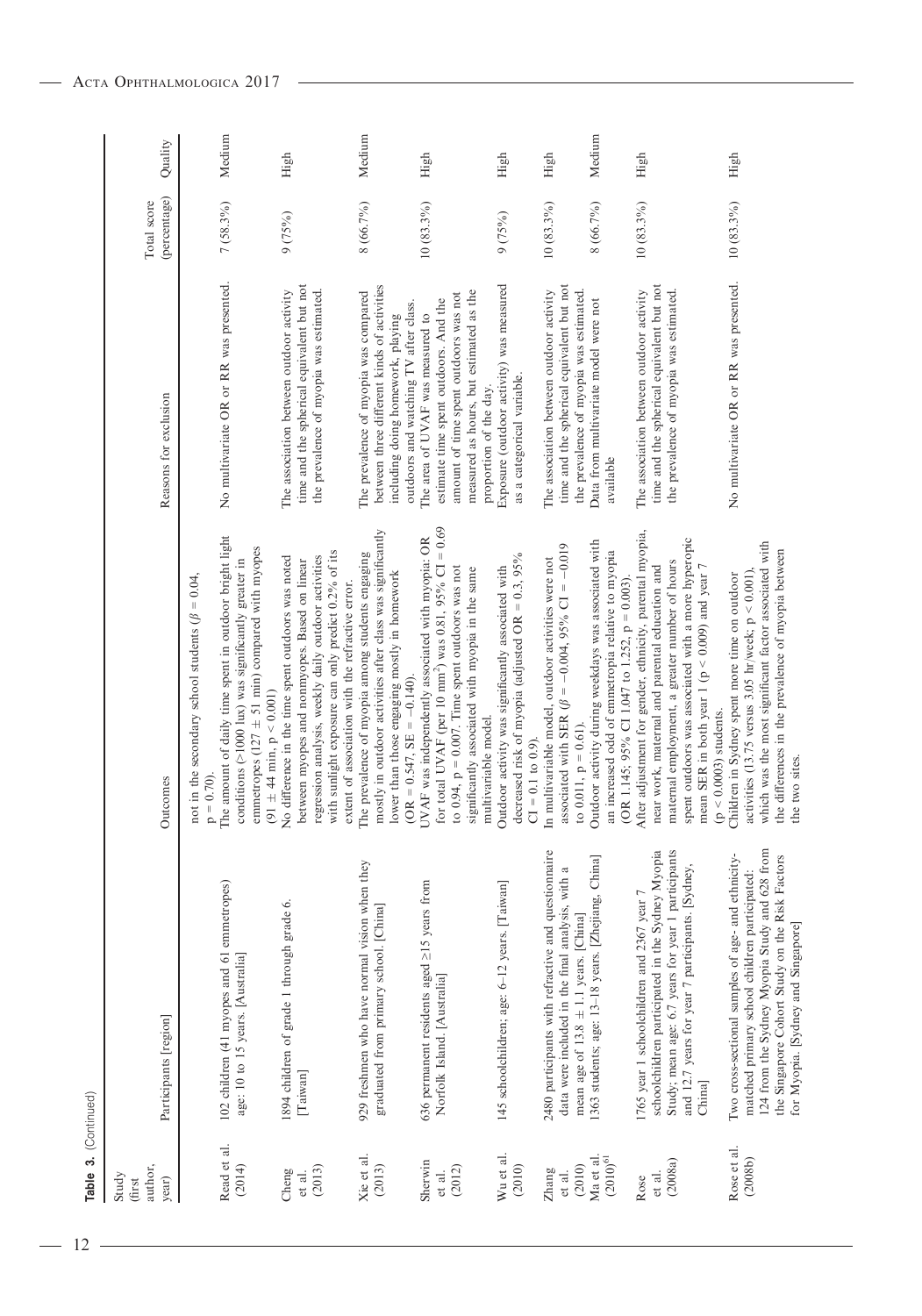| author,<br>Study<br>year)<br>(first | Participants [region]                                                                                                                                                                  | Outcomes                                                                                                                                                                                                                                                                                                                                                                                                                      | Reasons for exclusion                                                                                                                                                                   | (percentage)<br>Total score | Quality |
|-------------------------------------|----------------------------------------------------------------------------------------------------------------------------------------------------------------------------------------|-------------------------------------------------------------------------------------------------------------------------------------------------------------------------------------------------------------------------------------------------------------------------------------------------------------------------------------------------------------------------------------------------------------------------------|-----------------------------------------------------------------------------------------------------------------------------------------------------------------------------------------|-----------------------------|---------|
| Saw et al.<br>(2002)                | Singapore and Xiamen, China. [Singapore and<br>957 Chinese schoolchildren aged 7 to 9 years in<br>Xiamen, China]                                                                       | Myopic children spent less time on outdoor activities<br>$= 0.03$ ). No association between outdoor activity<br>(estimate of association not available) was seen.<br>and myopia or high myopia, after adjustment<br>$\Theta$                                                                                                                                                                                                  | No multivariate OR or RR estimating the<br>association between outdoor activity and<br>myopia was presented.                                                                            | $7(58.3\%)$                 | Medium  |
| Saw et al.<br>(2001)                | from one school in Xiamen city $(n = 119)$ and one<br>school in the Xiamen countryside $(n = 91)$ were<br>Children aged 8-9 years attending second grade<br>recruited. [Xiamen, China] | Myopes spent less time outdoors than nonmyopes<br>nonmyopia), although not statistically significant<br>(8.9 hr/week for myopia versus 9.8 hr/week for<br>$= 0.12$<br>$\Theta$                                                                                                                                                                                                                                                | Did not provide a measure of association<br>for outdoor activity as a risk factor for<br>myopia that adjusted for potential<br>confounders.                                             | $6(50\%)$                   | Medium  |
| Tan et al.<br>(2000)                | 414 kindergarten children aged 4 to 6 years.<br>[Singapore]                                                                                                                            | a higher prevalence of myopia, although this was not<br>Children with $\leq 7$ hr of outdoor activity per week had<br>statistically significant (RR = $0.81$ ; $95\%$ CI = 0.50<br>to $1.32$                                                                                                                                                                                                                                  | Univariable analysis was available, but<br>without multivariable analysis.                                                                                                              | $7(58.3\%)$                 | Medium  |
|                                     | Myopia Shift - Cohort Study                                                                                                                                                            |                                                                                                                                                                                                                                                                                                                                                                                                                               |                                                                                                                                                                                         |                             |         |
| Wu et al.<br>(2015)                 | 5052 schoolchildren; age: 6 through 12 years;<br>follow-up for one year. [Beijing, China]                                                                                              | Significant myopic shift (the change in SER $\leq -0.50D$ )<br>outdoors for leisure (OR = $0.87$ , $95\%$ CI = 0.78 to<br>was independently associated with longer time<br>0.97, p < 0.013                                                                                                                                                                                                                                    | sample but not in the baseline myopes<br>Myopic shift in refraction in the whole<br>was analysed                                                                                        | 13 (86.7%)                  | High    |
| Scheiman<br>(2014)<br>et al.        | 469 myopic children with SER between -1.25 and<br>$-4.50$ D; age: 6-11 years; follow-up for 6-11<br>years. [USA]                                                                       | The Gompertz function was used to define the myopia<br>by age 15 was observed whether outdoor activity was<br>(as a categorical variable: OR = $0.93$ , 95% CI = $0.53$<br>between baseline outdoor activities and stabilization<br>considered as a categorical or a continuous variable<br>to 1.65; as a continuous variable: OR = 1.02, $95\%$<br>stabilization of each individual. No association<br>$CI = 0.99$ to 1.06). | Myopia for each child was categorized as<br>Changes in refraction were not analysed<br>stable/not stable by the age of 15 years.<br>in relation to time spent in outdoor<br>activities. | 11 (73.3%)                  | High    |
| Parssinen<br>(2014)<br>et al.       | 10.9, ranging from 8.7 to 12.8 years; follow-up<br>240 myopic children; mean age at baseline was<br>for 23 years. [Finland]                                                            | 0.5-3 hr on outdoor activities than those who spent<br>Myopia increased faster among those who spent<br>>3 hr (p = 0.012).                                                                                                                                                                                                                                                                                                    | Trend was demonstrated in a figure. No<br>absolute value of mean differences was<br>presented.                                                                                          | 11 (73.3%)                  | High    |
| Guo et al.<br>(2013)                | was 7.7 $\pm$ 1.6 (ranging 5-13) years; follow-up for<br>681 schoolchildren; the mean age of the children<br>one year. [Beijing, China]                                                | with less time spent outdoors for leisure ( $p = 0.006$ ;<br>An increase in the SER was significantly associated<br>$\beta = -0.10$ ).                                                                                                                                                                                                                                                                                        | sample but not in the baseline myopes<br>Myopic shift in refraction in the whole<br>was analysed.                                                                                       | 10 (66.7%)                  | Medium  |
| Parssinen &<br>Lууга<br>(1993)      | 240 myopic children; age: 10.9 years; follow-up<br>for three years. [Finland]                                                                                                          | connected with myopic progression in boys ( $\beta = 0.23$ ;<br>The amount of time spent outdoors was significantly<br>SE = $0.09$ ; $p < 0.01$ ), but not in girls.                                                                                                                                                                                                                                                          | The correlation was analysed for boys and<br>girls separately.                                                                                                                          | $8(53.3\%)$                 | Medium  |
|                                     |                                                                                                                                                                                        | CLEERE = Collaborative Longitudinal Evaluation of Ethnicity and Refractive Error Study, UVAF = ultraviolet autofluorescence, SER = spherical equivalent refraction.                                                                                                                                                                                                                                                           |                                                                                                                                                                                         |                             |         |

Table 3. (Continued) Table 3. (Continued)

 $-13 -$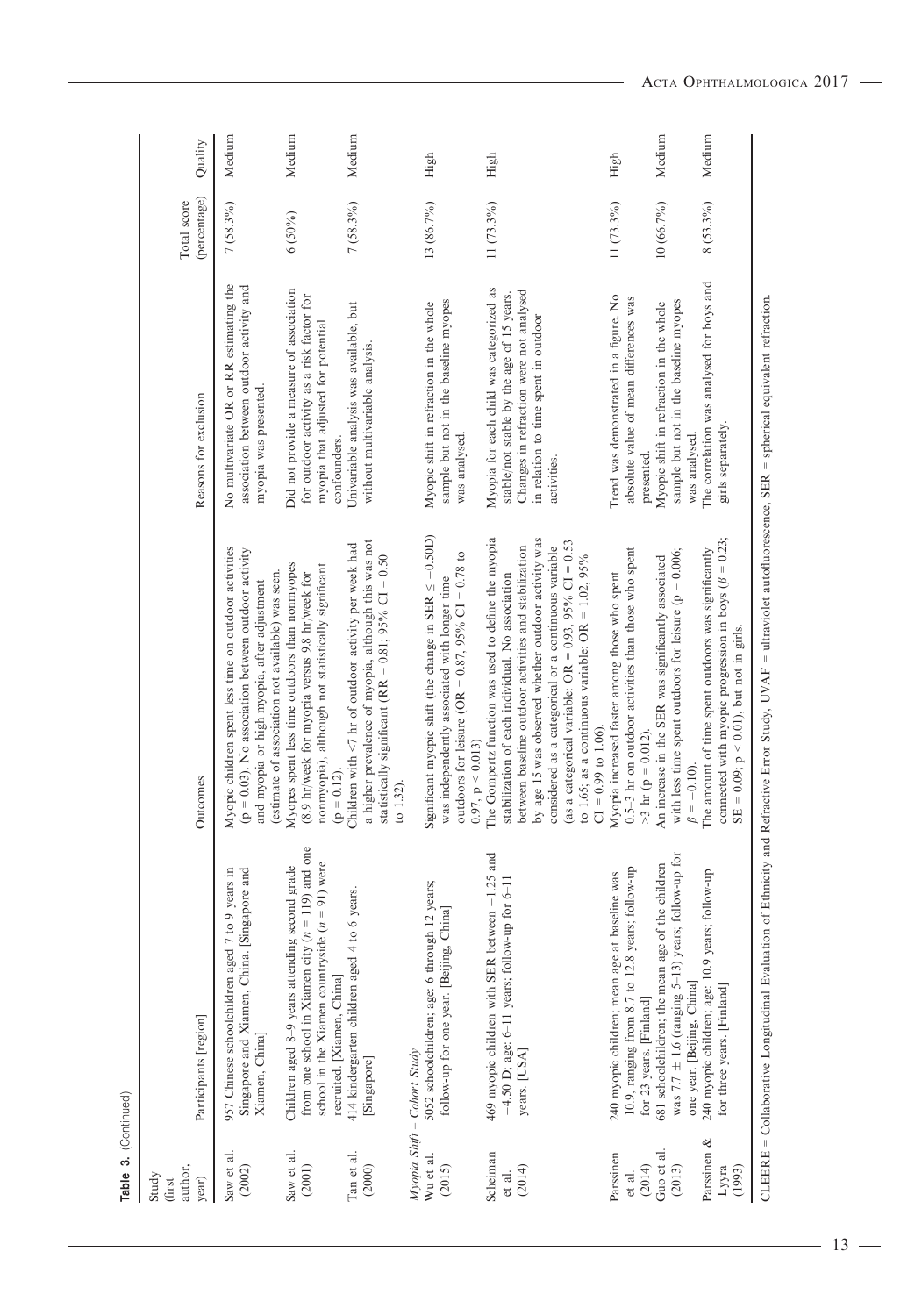well known that the various ocular components undergo growth and maturation in younger children, and thus, the ocular growth patterns may be more sensitive to environmental influences including outdoor time during this period.

Our analysis also investigated a myopic shift in refraction of the entire population (i.e. considering both myopes and nonmyopes), and the pooled results from the clinical trials considered in the meta-analysis demonstrated that outdoor time was protective against a myopic shift in refractive error. From the trials that were considered for the meta-analysis, He et al. (2015) did not investigate the preventive effect of outdoor activities on baseline myopes because the prevalence of myopia was too low at baseline. Wu et al. (2013) have shown that participation in outdoor activities during recess has a significant effect on myopic shift in nonmyopic children but not in myopic children.

Given the above, it appears that outdoor time had a greater effect on nonmyopic than on myopic eyes. Indeed, when our analysis considered studies that included only myopic children, no significant association between outdoor time and a myopic shift in myopia was seen (Parssinen & Lyyra 1993; Saw et al. 2000; Jones-Jordan et al. 2012; Parssinen et al. 2014; Scheiman et al. 2014; Li et al. 2015; Oner et al. 2015), with the exception of one clinical trial (Yi & Li 2011). In this clinical trial, the children in the intervention group were instructed to participate in less near- and middlevision activities and more outdoor activities; thus, it may be that the significant difference in myopic progression might be due to a combined effect of outdoor and near-vision activities rather than an effect of outdoor activities alone. These findings form the basis of an important public health message, as increasing the time spent outdoors was found to be limited to preventing myopia onset and myopic shift among the children who were not yet myopic.

Questionnaires were frequently used for evaluation of the time spent outdoors, but they represent a potential source of error due to inaccurate reporting or recall bias of participants. Although questionnaires such as the multi-item questionnaire developed for

the Sydney Myopia Study are reproducible and sufficiently robust to detect the effects of time spent outdoors on the development of myopia (Rose et al. 2008; French et al. 2013), they need to be validated against more objective measures, such as data obtained using wearable detectors, including HOBO light metres (Dharani et al. 2012), actigraphy devices (Read et al. 2014, 2015) and systems based on GPS (Tandon et al. 2013). Biomarkers such as vitamin D (Guggenheim et al. 2014; Tideman et al. 2016) and conjunctival UVAF (Sherwin et al. 2012; Sherwin et al. 2012) have also been investigated as objective measures of sunlight exposure, although the relationship between sun exposure and UVAF is currently unclear.

Our review has several limitations. First, the heterogeneity was high among the studies, especially the cross-sectional studies. This high heterogeneity is possibly reflective of the differences in the study designs, age and ethnicities of the study populations. However, despite the high heterogeneity, a protective effect of outdoor time for myopia onset was established in the majority of studies. Secondly, dose–response analysis of myopia onset in our review only suggested the existence of an inverse nonlinear relationship with increased time outdoors and myopia onset; however, the threshold or the amount of time outdoors required to reduce the incidence of myopia remains to be determined. Finally, conversion of the original effect estimates based on hours of exposure per day to estimates based on hours of exposure per week might have potentially resulted in a bias as the time spent outdoors could have varied between weekdays versus weekends, and such information was available from a limited number of studies (Dirani et al. 2009; Deng et al. 2010; Low et al. 2010; Guggenheim et al. 2012; Guo et al. 2013; Zhou et al. 2015).

In conclusion, this meta-analysis demonstrates a protective effect of improved outdoor time for onset but not progression of myopia. These findings indicate that (1) further research is required to confirm and determine the reasons for outdoor time not being effective for myopic progression; and (2) there is a need to determine the optimal duration and strategy to implement outdoor time as an intervention to control or delay the onset of myopia.

# References

- Bar Dayan Y, Levin A, Morad Y et al. (2005): The changing prevalence of myopia in young adults: a 13-year series of population-based prevalence surveys. Invest Ophthalmol Vis Sci 46: 2760–2765.
- Berntsen DA, Sinnott LT, Mutti DO & Zadnik K (2012): A randomized trial using progressive addition lenses to evaluate theories of myopia progression in children with a high lag of accommodation. Invest Ophthalmol Vis Sci 53: 640–649.
- Chen C, Cheung SW & Cho P (2013): Myopia control using toric orthokeratology (TO-SEE study). Invest Ophthalmol Vis Sci 54: 6510–6517.
- Cheng CY, Huang W, Su KC, Peng ML, Sun HY & Cheng HM (2013): Myopization factors affecting urban elementary school students in Taiwan. Optom Vis Sci 90: 400–406.
- Chia A, Chua WH, Cheung YB, Wong WL, Lingham A, Fong A & Tan D (2012): Atropine for the treatment of childhood myopia: safety and efficacy of 0.5%, 0.1%, and 0.01% doses (Atropine for the Treatment of Myopia 2). Ophthalmology 119: 347–354.
- Chia A, Lu QS & Tan D (2016): Five-year clinical trial on atropine for the treatment of myopia 2: myopia control with Atropine 0.01% Eyedrops. Ophthalmology 123: 391–399.
- Chinn S (2000): A simple method for converting an odds ratio to effect size for use in meta-analysis. Stat Med 19: 3127–3131.
- Cho P & Cheung SW (2012): Retardation of myopia in Orthokeratology (ROMIO) study: a 2-year randomized clinical trial. Invest Ophthalmol Vis Sci 53: 7077–7085.
- Chua SY, Ikram MK, Tan CS et al. (2015): Relative contribution of risk factors for early-onset myopia in young Asian children. Invest Ophthalmol Vis Sci 56: 8101–8107.
- Deng L, Gwiazda J & Thorn F (2010): Children's refractions and visual activities in the school year and summer. Optom Vis Sci 87: 406–413.
- Dharani R, Lee CF, Theng ZX et al. (2012): Comparison of measurements of time outdoors and light levels as risk factors for myopia in young Singapore children. Eye (Lond) 26: 911–918.
- Dirani M, Tong L, Gazzard G et al. (2009): Outdoor activity and myopia in Singapore teenage children. Br J Ophthalmol 93: 997– 1000.
- Donovan L, Sankaridurg P, Ho A, Naduvilath T, Smith EL 3rd & Holden BA (2012): Myopia progression rates in urban children wearing single-vision spectacles. Optom Vis Sci 89: 27–32.
- Downs SH & Black N (1998): The feasibility of creating a checklist for the assessment of the methodological quality both of randomised and non-randomised studies of health care interventions. J Epidemiol Community Health 52: 377–384.
- Flitcroft DI (2012): The complex interactions of retinal, optical and environmental factors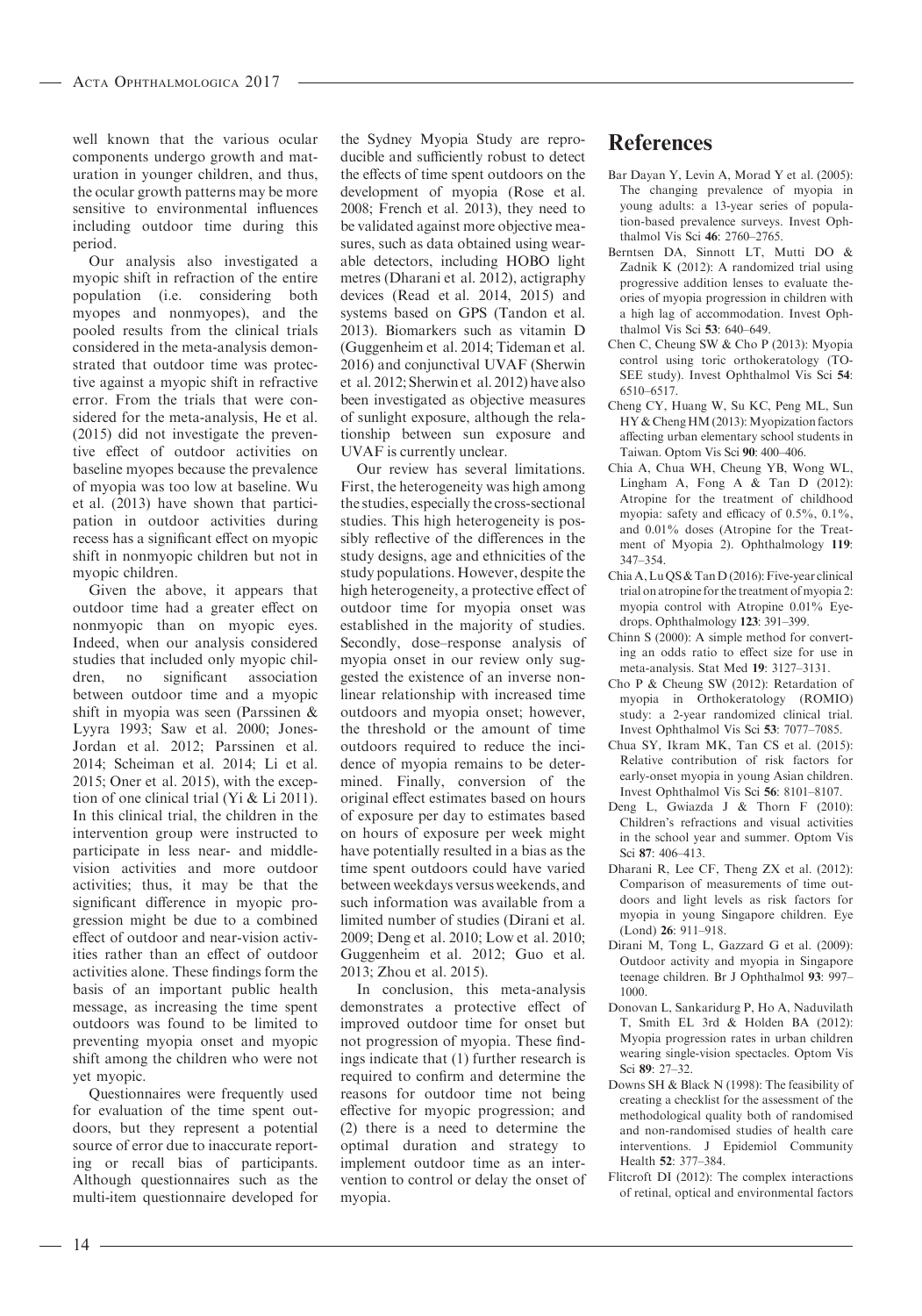in myopia aetiology. Prog Retin Eye Res 31: 622–660.

- French AN, Ashby RS, Morgan IG & Rose KA (2013a): Time outdoors and the prevention of myopia. Exp Eye Res 114: 58–68.
- French AN, Morgan IG, Mitchell P & Rose KA (2013b): Patterns of myopigenic activities with age, gender and ethnicity in Sydney schoolchildren. Ophthalmic Physiol Opt 33: 318–328.
- French AN, Morgan IG, Mitchell P & Rose KA (2013c): Risk factors for incident myopia in Australian schoolchildren: The Sydney Adolescent Vascular and Eye Study. Ophthalmology 120: 2100–2108.
- Greenland S & Longnecker MP (1992): Methods for trend estimation from summarized doseresponse data, with applications to metaanalysis. Am J Epidemiol 135: 1301–1309.
- Guggenheim JA, Northstone K, McMahon G, Ness AR, Deere K, Mattocks C, Pourcain BS & Williams C (2012): Time outdoors and physical activity as predictors of incident myopia in childhood: a prospective cohort study. Invest Ophthalmol Vis Sci 53: 2856– 2865.
- Guggenheim JA, Williams C, Northstone K, Howe LD, Tilling K, St Pourcain B, McMahon G & Lawlor DA (2014): Does vitamin D mediate the protective effects of time outdoors on myopia? Findings from a prospective birth cohort. Invest Ophthalmol Vis Sci 55: 8550–8558.
- Guo Y, Liu LJ, Xu L, Lv YY, Tang P, Feng Y, Meng M & Jonas JB (2013a): Outdoor activity and myopia among primary students in rural and urban regions of Beijing. Ophthalmology 120: 277–283.
- Guo Y, Liu LJ, Xu L, Tang P, Lv YY, Feng Y, Meng M & Jonas JB (2013b): Myopic shift and outdoor activity among primary school children: one-year follow-up study in Beijing. PLoS ONE 8: e75260.
- Guo K, Yang DY, Wang Y et al. (2015): Prevalence of myopia in schoolchildren in Ejina: the Gobi Desert children eye study. Invest Ophthalmol Vis Sci 56: 1769–1774.
- Han X, Miao HL & Huang D (2014): Investigation of junior school student myopia in high-altitude Tibetan areas in Qinghai Province. Int Eye Sci 14: 913–915.
- Hasebe S, Ohtsuki H, Nonaka T, Nakatsuka C, Miyata M, Hamasaki I & Kimura S (2008): Effect of progressive addition lenses on myopia progression in Japanese children: a prospective, randomized, double-masked, crossover trial. Invest Ophthalmol Vis Sci 49: 2781–2789.
- He M, Xiang F, Zeng Y et al. (2015): Effect of time spent outdoors at school on the development of myopia among children in China: a randomized clinical trial. JAMA 314: 1142–1148.
- Holden BA, Fricke TR,Wilson DA et al. (2016): Global prevalence of myopia and high myopia and temporal trends from 2000 through 2050. Ophthalmology 123: 1036–1042.
- Hu YY, Wu JF, Lu TL, Wu H, Sun W, Wang XR, Bi HS & Jonas JB (2015): Effect of

cycloplegia on the refractive status of children: the Shandong children eye study. PLoS ONE 10: e0117482.

- Huang J, Wen D, Wang Q et al. (2016): Efficacy comparison of 16 interventions for myopia control in children: a network metaanalysis. Ophthalmology 123: 697–708.
- Ip JM, Saw SM, Rose KA, Morgan IG, Kifley A, Wang JJ & Mitchell P (2008): Role of near work in myopia: findings in a sample of Australian school children. Invest Ophthalmol Vis Sci 49: 2903–2910.
- Jin JX, Hua WJ, Jiang X et al. (2015): Effect of outdoor activity on myopia onset and progression in school-aged children in northeast China: the Sujiatun Eye Care Study. BMC Ophthalmol 15: 73.
- Jones LA, Sinnott LT, Mutti DO, Mitchell GL, Moeschberger ML & Zadnik K (2007): Parental history of myopia, sports and outdoor activities, and future myopia. Invest Ophthalmol Vis Sci 48: 3524–3532.
- Jones-Jordan LA, Mitchell GL, Cotter SA et al. (2011): Visual activity before and after the onset of juvenile myopia. Invest Ophthalmol Vis Sci 52: 1841–1850.
- Jones-Jordan LA, Sinnott LT, Cotter SA, Kleinstein RN, Manny RE, Mutti DO, Twelker JD & Zadnik K (2012): Time outdoors, visual activity, and myopia progression in juvenile-onset myopes. Invest Ophthalmol Vis Sci 53: 7169–7175.
- Lee YY, Lo CT, Sheu SJ & Yin LT (2015): Risk factors for and progression of myopia in young Taiwanese men. Ophthalmic Epidemiol 22: 66–73.
- Li SM, Li H, Li SY et al. (2015): Time outdoors and myopia progression over 2 years in chinese children: the Anyang childhood eye study. Invest Ophthalmol Vis Sci 56: 4734–4740.
- Lin LL, Shih YF, Hsiao CK & Chen CJ (2004): Prevalence of myopia in Taiwanese schoolchildren: 1983 to 2000. Ann Acad Med Singapore 33: 27–33.
- Lin Z, Vasudevan B, Jhanji V et al. (2014): Near work, outdoor activity, and their association with refractive error. Optom Vis Sci 91: 376–382.
- Low W, Dirani M, Gazzard G et al. (2010): Family history, near work, outdoor activity, and myopia in Singapore Chinese preschool children. Br J Ophthalmol 94: 1012–1016.
- Lu B, Congdon N, Liu X et al. (2009): Associations between near work, outdoor activity, and myopia among adolescent students in rural China: the Xichang Pediatric Refractive Error Study report no. 2. Arch Ophthalmol 127: 769–775.
- Ma MM, Zhang ZW, Song JG, Wang XC, Zhang YM & Bi-Lian KE (2010): An epidemiological survey of refractive error and associated factors among middle school students in Deqing County of Zhejiang Province, China. Fudan Univ J Med Sci 37: 680–684.
- Marcus MW, de Vries MM, Junoy Montolio FG & Jansonius NM (2011): Myopia as a risk factor for open-angle glaucoma: a

systematic review and meta-analysis. Ophthalmology 118: 1989–1994. e1982.

- Morgan I & Rose K (2005): How genetic is school myopia? Prog Retin Eye Res 24: 1–38.
- Morgan IG, Ohno-Matsui K & Saw SM (2012): Myopia. Lancet 379: 1739–1748.
- Morgan IG, Iribarren R, Fotouhi A & Grzybowski A (2015): Cycloplegic refraction is the gold standard for epidemiological studies. Acta Ophthalmol 93: 581–585.
- Mutti DO, Mitchell GL, Moeschberger ML, Jones LA & Zadnik K (2002): Parental myopia, near work, school achievement, and children's refractive error. Invest Ophthalmol Vis Sci 43: 3633–3640.
- Onal S, Toker E, Akingol Z, Arslan G, Ertan S, Turan C & Kaplan O (2007): Refractive errors of medical students in Turkey: one year follow-up of refraction and biometry. Optom Vis Sci 84: 175–180.
- Oner V, Bulut A, Oruc Y & Ozgur G (2015): Influence of indoor and outdoor activities on progression of myopia during puberty. Int Ophthalmol 36: 121–125.
- Orsini N, Bellocco R & Greenland S (2006): Generalized least squares for trend estimation of summarized dose–response data. STATA J 6: 40–57.
- Pan CW, Chen Q, Sheng X et al. (2015): Ethnic variations in myopia and ocular biometry among adults in a rural community in China: the yunnan minority eye studies. Invest Ophthalmol Vis Sci 56: 3235–3241.
- Parssinen O & Lyyra AL (1993): Myopia and myopic progression among schoolchildren: a three-year follow-up study. Invest Ophthalmol Vis Sci 34: 2794–2802.
- Parssinen O, Kauppinen M & Viljanen A (2014): The progression of myopia from its onset at age 8-12 to adulthood and the influence of heredity and external factors on myopic progression. A 23-year follow-up study. Acta Ophthalmol 92: 730–739.
- Pascolini D & Mariotti SP (2011): Global estimates of visual impairment: 2010. Br J Ophthalmol 96: 614–618.
- Peckham CS, Gardiner PA & Goldstein H (1977): Acquired myopia in 11-year-old children. Br Med J 1: 542–545.
- Ramessur R, Williams KM & Hammond CJ (2015): Risk factors for myopia in a discordant monozygotic twin study. Ophthalmic Physiol Opt 35: 643–651.
- Read SA, Collins MJ & Vincent SJ (2014): Light exposure and physical activity in myopic and emmetropic children. Optom Vis Sci 91: 330–341.
- Read SA, Collins MJ & Vincent SJ (2015): Light exposure and eye growth in childhood. Invest Ophthalmol Vis Sci 56: 6779– 6787.
- Resnikoff S, Pascolini D, Mariotti SP & Pokharel GP (2008): Global magnitude of visual impairment caused by uncorrected refractive errors in 2004. Bull World Health Organ 86: 63–70.
- Rose KA, Morgan IG, Ip J, Kifley A, Huynh S, Smith W & Mitchell P (2008a): Outdoor activity reduces the prevalence of